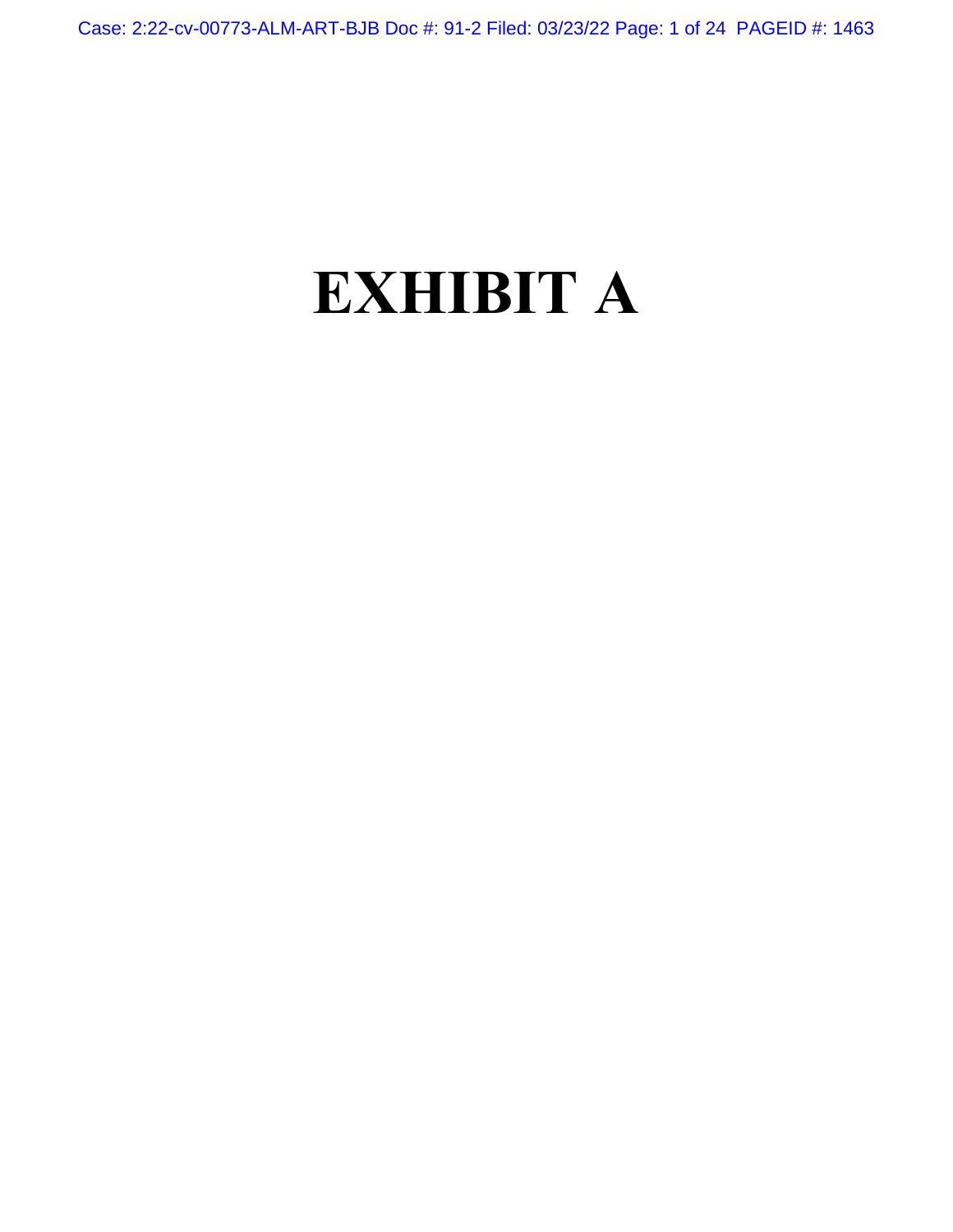## **2022-03-19-Redistricting-all-360.mp4**

**https://ohiochannel.org/video/ohio-redistricting-commission-3-19-2022**

**Co-Chair Sen. Vernon Sykes** [00:00:00] Ladies and gentlemen, I like to call this meeting to order. We've been ordered to reconvene by the Ohio Supreme Court to produce constitutional maps by March, the 28th, will the staff please call the roll

**staff** [00:00:18] Speaker Co-Chair Cupp.

**Co-Chair Speaker Robert Cupp** [00:00:19] present.

**staff** [00:00:20] Senator Co-Chair Sykes.

**Co-Chair Sen. Vernon Sykes** [00:00:22] present.

**staff** [00:00:22] Governor DeWine, Auditor Faber, President Huffman, Secretary LaRose,

**Secretary of State Frank LaRose** [00:00:29] here.

**staff** [00:00:29] And Leader Russo, Mr. Co-Chair. All members are present.

**Co-Chair Sen. Vernon Sykes** [00:00:33] With a quorum being present. We will meet as a full committee in your folders are minutes of our last meeting on March 1st. Do I have a motion to accept the minutes.

## **Co-Chair Speaker Robert Cupp** [00:00:45] So moved

**Co-Chair Sen. Vernon Sykes** [00:00:47] Moved and seconded. Are there any objections to the, to the minutes? Hearing and seeing none, we will accept the minutes as presented. At this time, we'll open the floor to any further business to be brought before the commission at this time. Governor DeWine,

**Governor Mike DeWine** [00:01:12] Mr. Chairman, thank you very much. I'm going to kind of go through oh, a few options and other members may have options, and I'm not tied into any one option at all. But maybe just to start the discussion first, I think we need to come out of here this afternoon with a plan as far as the process of the creation of a new map. I know there's been a lot of different discussions among different members. And let me just summarize a couple of those suggestions, at least one is this suggestion that I had started talking about the last time we went through this before the plan that was ultimately adopted by the commission. And that is to have the mapmakers really, I guess the three people who have been making these maps get together and work literally work together. I have a resolution that could be passed or we could pass any any kind of resolution, but basically what it would say is that this commission is asking the three mapmakers Republican, Democrat to work together to follow the Constitution, to follow the three now three court decisions that have been handed down by the Supreme Court of Ohio and to come back to the commission with with a map that does comply with all of those things. I guess I would propose that they they work together, that they be accessible at any time to members of this commission who could walk in and talk to them, and that they would give periodic reports back to the commission until such time as they'd come up with a map,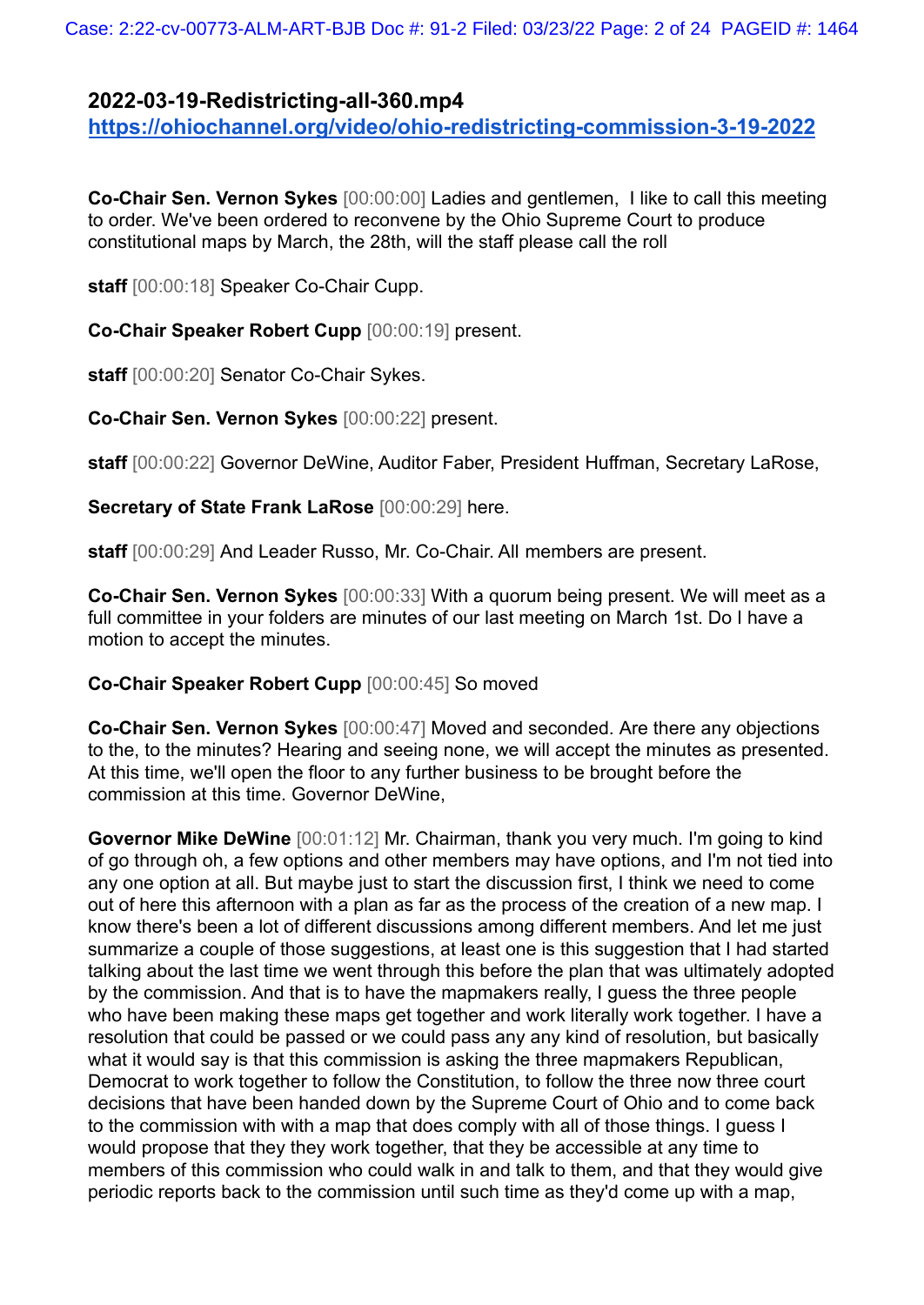which does in fact comply with those three court decisions and with the Constitution. That would be one suggestion I know that the letter from the attorney general has been, I think all the members have seen the letter and I know there's been some informal discussion about with members, which would be, I guess, the second alternative. And I was not involved directly in the initial conversations, but it was reported to me that there are two mapmakers one Republican, one Democrat who were utilized in Virginia, and they came up with a a map. The attorney general, and a letter has indicated that, you know, he is would make those two available. He's had some, I guess, contractual contact with them or an agreement with them and that they would be available to do that. That would have obviously the advantage of having somebody, two people outside who have not been involved in this before, how much that would delay things, I really don't don't know, but that would certainly be a second second option. So I would just put those two options out on the on the table, at least to begin the discussion. You certainly could have other variations of those you know, you could have a with it with the partisan map makers, I suppose you could have another independent individual to be involved in that. The difficulty, of course, is getting everybody to agree on who that who that individual would would be going back to the one suggestion about the two independent mapmakers, again, you could substitute other people for those if the Democrats had somewhere else they want. If Republicans had somebody else they wanted, you could certainly do that. So I think there's a lot of different variations. But I think we need need to agree on something today and and and move forward.

**Co-Chair Sen. Vernon Sykes** [00:06:02] Governor, I thank you for your comments, starting us off here. I think it would be good for us to resolve or have a resolution here approved by the commission that would indicate our intentions to comply with the constitutional requirements directing staff also to do that. I think that would be a good for us to start with. Commissioner Russo,

**Minority Leader Allison Russo** [00:06:35] thank you, Mr. Co-Chair, and you know, I there's a lot that the governor has indicated that I agree with and, you know, hope that we all moving forward now in this process again commit to all working together, as has been suggested numerous times, so that we can come to some sort of resolution that both meets the requirements of the court and the Constitution, but also, I think, does well by the citizens of Ohio. I would just add that a couple of other things that I would like for us to discuss today and lay out whether it be through this resolution or coming to some sort of agreement on or at least begin discussions on, as you know, number one, what is this commission schedule going to be from now until the 28th? Are we going to meet every day, every other day? I think it's important for us to be clear about that. I know some members have expressed potentially having the option to attend these meetings virtually. But, you know, we'd like to have some resolution to that today. I think as the governor has brought up a couple of different options, whether it's through the independent map maker working with our existing mapmakers, I've just quick correction that we have four our total. There are two for the Democrats and two for the legislative Republican legislative leaders on the commission. But one of the other potential options is to also have a mediator that this commission could bring in as well to work with our map makers. I know that that has been discussed among some of the commission members here. The only thing that I would say about either of these options, which I am very open to, is I think that it's important whether we're using independent map makers or perhaps a professional mediator is that they actually be contracted and paid for through the commission. We do have finds through the task force to do that, but I think to avoiding any potential conflicts that that should come through this commission and not through the Attorney General's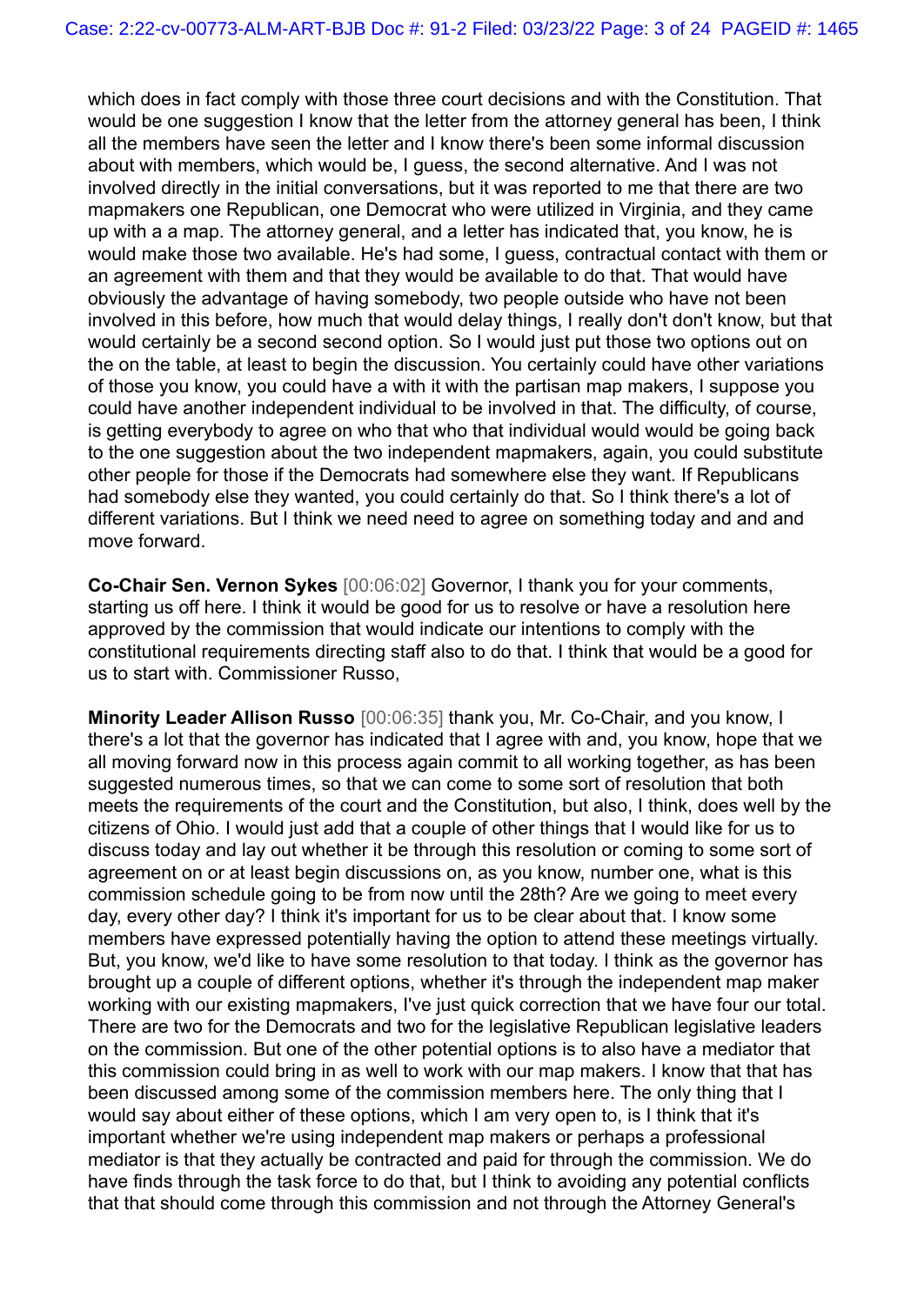Office. So I would just add that caveat. The third thing that I would say is the court was very clear about the work of this commission. A map maker is being done in public and how do we actually do that? What are the logistics of that and what do we agree on? I think that there is no reason why we can't make some of the work of our map makers available to the public and figuring out how we do that, whether it's in this room or it's in some other room or one of the theaters that we have available to us, how that's actually going to work. I also think that we need to talk about what is the timeline of releasing any maps so that the public has an opportunity to weigh in on them. I know the attorney general in his memo talked about a 24 hour window, but we have got to provide a better opportunity for transparency for the public to weigh in on the maps that are being considered by this commission. And I think we as part of this, and I hope as part of the resolution that we come to an agreement of what it means to abide by the court's decision in the Constitution. I think in this latest decision, there were some very detailed requirements and thoughts on that that I hope that we can all agree to. And then finally, I think that it is important for this commission to also have some discussion about the primary date and the implications of what instituting a new legislative map, what needs to be considered, having some conversations with the secretary of state, but all of us having some discussion about what are going to be the actions taken to move the primary date and what is actually feasible, what data is actually feasible for us to consider? So thank you.

**Co-Chair Sen. Vernon Sykes** [00:10:54] Further discussion? On the resolution, then that's being offered, do you have a draft or?

**Governor Mike DeWine** [00:11:11] Well, Chairman, I laid out two different proposals, and I guess I wanted to see if there is a consensus behind either one of those, if there's any modifications to any of those or if someone has another idea. So I didn't put those on the table in the form of a resolution. I put those two suggestions. I think we can certainly turn them one of those into a resolution, but I just thought that we should see if there is a consensus behind one idea or a variation of either one of those ideas. I mean, there are different ways of doing it. So I don't have a resolution at this point. I think the thought, frankly, that we would have some discussion and try to reach some sort of consensus about which way we would go because obviously it has to be something that there's a support for on this on this commission and I'm not wed to either one of these, if there's a third alternative, I'm fine at least looking at that and considering whether that will will work. I think there's advantages and disadvantages to the two I I laid out. One could make arguments, you know, in favor of one or favor another. But I just think we need to come out of here with something that show that somebody is starting to work on maps this weekend.

**Co-Chair Sen. Vernon Sykes** [00:12:41] Then we're still open for discussion. Commissioner Faber,

**Auditor of State Keith Faber** [00:12:47] thank you, I. I don't want to say I'm agnostic to the different ideas. I think all the ideas have the possibility to work. The only one thing that that's been mentioned so far that I have a little bit of an itchy concern with is that is this commission discussing primary dates because I'm looking at the group and I may be the only one on this group that has no say in what the primary date is or has no direct input on what the primary date is. You know, the governor certainly can veto legislation the legislators get to pass legislation Secretary LaRose has to implement legislation, but I'm not sure that the primary date is the concern of the commission. So having said that, I'll take that and let you guys figure that out because you all get a seat at the table and the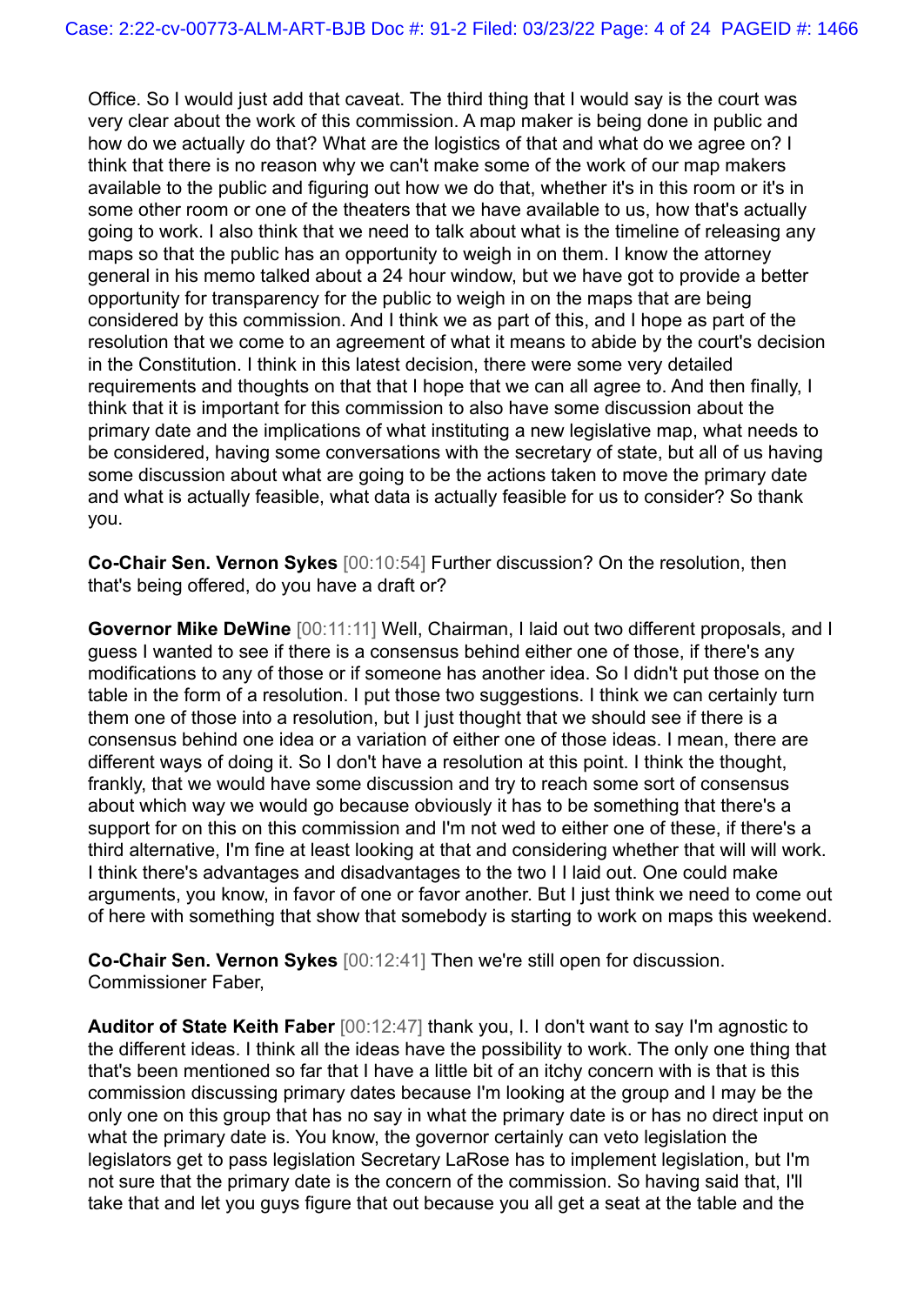primary date on the mediator, I've been a mediator for the better part of 30 years. A mediator can help you find solutions would not otherwise appear to be possible. The problem is is who the mediator is. I there are some very good mediators throughout Ohio. I don't know any that really specializes in governmental mediation that would have background in redistricting, and probably that would be a good thing. But the parties have to have confidence that the mediator is truly a neutral party and is somebody they are comfortable sharing information with. And that brings me to a different, altogether different consideration. For mediation to be effective, the mediator has to have the ability to have confidence and people to talk to them in confidence about where their positions are to separate those from their interests. And there are court rules in place that allow mediators to have that confidentiality and mediation that are through the court. There are some state statutes on that point. But in this context, I would be concerned that any mediator would have a sunshine law or a public record confidentiality issue. Now, it's real tough to give up confidentiality if it's a discussion. And so I'm guessing there would be very few documents except map drafts that may be exchanged. But in that regard, I have not seen a mediation in my experience be as successful if they don't have the ability to have those candid one on one conversations in confidence. And so you may want to if you're going to do a mediator, we may ask the court to appoint that mediator, whoever somebody everybody can agree on. And then that would give the the court confidentiality procedures maybe some some extra teeth. That's my only concern as somebody who's been a mediator for a long time trying to figure out how you can get everybody to level. And candidly, we all saw this early on and I said it in my deposition testimony. A mediator might be very helpful to get us away from the concept of I don't want to say something that's going to hurt or help in litigation. When you go to the next stage of the of the next lawsuit, which everybody knows comes as soon as the map is filed from one side or the other. So a mediator, in my view, could be very helpful, but you got to understand the framework to get a mediator who's good and then a mediator who has the ability to leverage. And there are some very good mediators here in central Ohio. I don't know whether they're available in the next three or four days. With regard to, the staff getting together and agreeing all the play as employees of the commission and not employees of of our respective camps, I'm for that because it's probably easier to do that than to find outside parties. I was perplexed when the Supreme Court ruled that they wanted us to hire independent map makers and then get a map done in 10 days. I've tried to hire people in government and contract with people in government, and I've never seen that happen in 10 days, much less when you don't have even an RFP or RFQ and all the other governmental hiring, and then much less, I don't have any information as to how much this committee has as a budget or whether we have a budget or whether our budgets are subject to normal contracting or whether we can use a state based. I have no idea on any of that. But as an auditor, that's something we audit. And unless there's somebody going to tell me we have a statutory exemption in that process, I'm guessing that we would. I would have concerns with a hiring process that fails to meet the otherwise state requirements absent such an exemption. So if Attorney General Yost has been able to contract in his ability to hire experts that he has, he has the ability to hire in litigation and other things, maybe that's the reason to use the AG process to pay for it. I would just leave it at that, that from that perspective. But getting that done with a 10 day window. And by the way, I always find it interesting. By the way, we're going to hire you. We're going to offer you a job. But you know, you're terminated in 10 days. Another interesting discussion when you're hiring somebody working for government. So maybe the staff option is altogether better if we could have the staff repurposed for the purposes of working collectively to draw maps. I like that idea. I have like that idea from the beginning. I have had good good luck working with frankly that and I didn't realize Leader Russo that you guys had two people I've always dealt with. Maybe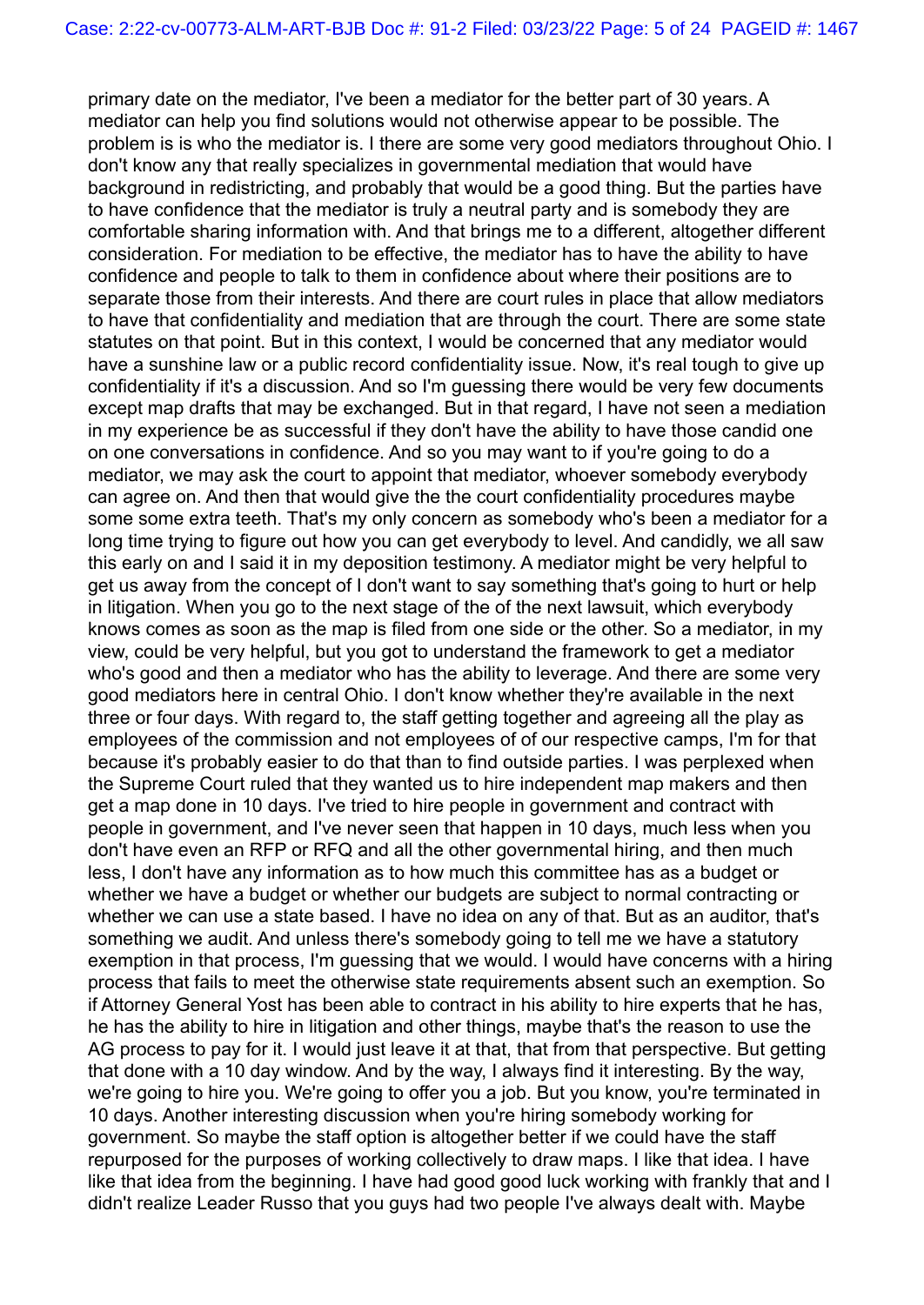I've dealt with both them. I just didn't realize it. I always assume you're your independent contractor, was your map-drawer, and I've had good luck working with them. You know, as long as we have luck working, working with them in that capacity. And I've had real good luck working with the Republican folks as well as long as everybody understands they work for the commission and we could all have input. I'm good with that. So I've gone on for a while basically saying I'm OK with either one of these. My only suggestion is an option that I've talked to most of the members about are my staff that the most of the members about. And that is this concept that we're all going to have hands on the mouse or we're all going to have the ability to sit in a room and draw maps. To me, the only way that works is if we have the ability to do electronic meetings and we use the electronic meeting purpose to actually have the map on the screen and then have input with the map drawing in an electronic purpose. We have shown throughout Ohio that electronic meetings can work. You can have full and vibrant public input at electronic meetings. It would also stop the concept that we keep scheduling things that people have to sit in the audience for 48 hours to come up and have a 10 minute meeting. I just think moving to an electronic open meeting for at least some purpose of of of this week as we try and do, this makes a great deal of sense to me. And it would allow us to meet Auditor Yost's suggestion that we meet every single day between now and the conclusion or whenever we have maps for at least some period of time. So we have a proposed rule change consistent with the statute that allows electronic meetings to move forward. So that's the only specific thing that I feel relatively strong about is that we could move to do this in a more transparent way using electronic meetings and make it more convenient for the public. But with that, I like the mediator idea if you can find a mediator and he has confidentiality issues. I like the staff collaborative and I like if Dave Yost got a couple of people. By all means, I've been told it's the people who drew the maps in Virginia. There's a Republican and a Democrat. I don't know who they are, so they ought to come in with a clean slate, and maybe that works just fine.

#### **Co-Chair Sen. Vernon Sykes** [00:19:58] Commissioner Huffman

**Senate President Sen. Matt Huffman** [00:20:00] Oh, thank you very much, Senator. So a few things on the scheduling part of it, we thought we had one question about the frequency of meetings. Attorney General Yost had suggested that every day was not excessive and just for the schedulers here I have. This is just personally. I've canceled my trip to see my grandkids in Florida next week. So I am available every day, all day through the midnight on March 28th. So I hope that lets the the schedulers except I have to be at the State of the State at noon on Wednesday. I think that's my only I have to gavel in that session. So other than that, that's my only official duty that I can't abandon, As Leader Russo in her letter, suggested every other day as a possibility. I'll I'll leave that to the schedulers and the co-chairs because as I said, I've made myself will make myself available any time or any, with the exception of the Wednesday event through the end of March 28th as to the method of meetings, Auditor Faber suggested Zoom meetings or some similar type of meeting, and that's that's fine with me too my, I have a basic problem with virtual meetings, which is nobody pays attention. It's hard to get anything done unless everyone's personally present. And so I've done on other issues in the public forum, I've tried to say no. If you're if you're getting paid to be here, et cetera, et cetera, every party needs to show up in the same room. But I think the auditor's right that if it's half an hour check in meeting, depending on what we schedule and how we schedule that, that makes more sense than people perhaps having to all assemble and makes the timing easier and things like that so that I would leave that to the schedulers and the co-chairs. Also Leader Russo, I think, brought up a an excellent point in terms of if we're going to have a public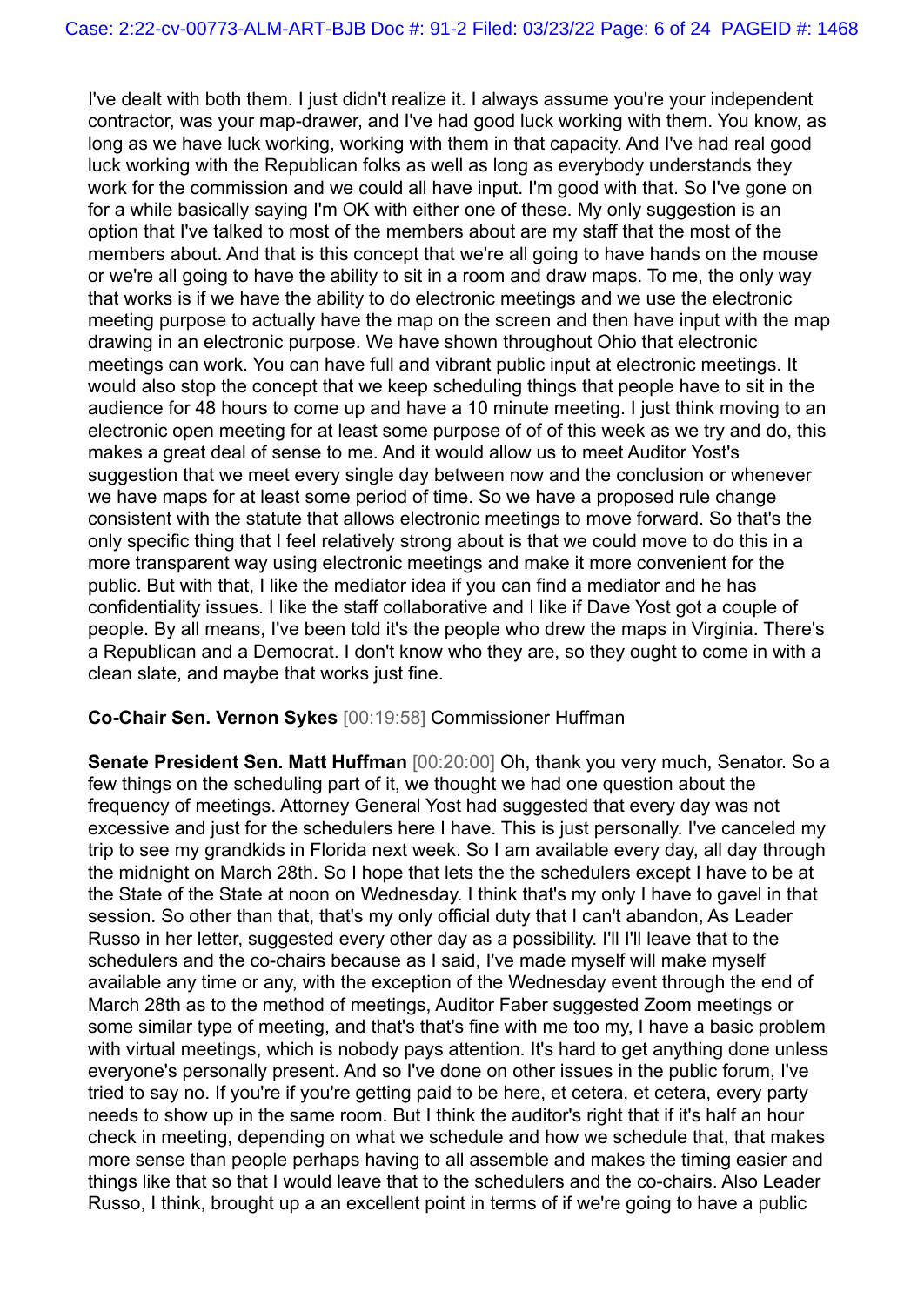hearing on a proposed map, when does that have to be done? And I believe leader or excuse me, Attorney General Yost suggested in terms of the transparency that the map be presented at least 24 hours prior to a vote on the map. So if we're if we're here at well, say, four o'clock on March 28th or some time, that the map would need to be presented to the commission by the afternoon of March 27th and if there are going to be public hearings or a hearing that those hearings have to take place on Saturday, the 26th or Friday the 25th, if there's going to be more than one day of hearings, which leaves us really about six or seven days to draw a map at this point. So I'm not saying we should have two days of public hearings or one or whatever it is, but if there is going to be a public hearing and we have to have a map prepared 24 hours, I don't think we have to. But the attorney general suggests that as part of the transparency, I think that's been some of the concern throughout this process that everyone sees the map at least a day before they vote on it, that that's in backing up, that's the kind of time schedule we have to deal with now in terms of additional staff in the suggestion of a mediator, I think mediators are great. I'm not sure whether I ever used Mediator Faber in the last. We had a case together. I don't think we have, but I've used lots of mediators. There are a lot of great ones right here in Columbus, former federal judges and retired judges. Again, I don't know whether there's a redistricting czar out there who also is a mediator, but if that's something that we want to consider hiring someone, you know, typically in a case, the parties agree on the mediator. And if they can't agree on the mediator, then a judge appoints one. But usually it's pretty easy to for parties to agree on a mediator. And if there's someone out there, that's, can be suggested to it and I, for my part, I would leave that to the co-chairs rather than having to come back to the full commission, if if we choose to have a mediator. Now on this issue of map mapmakers or map drawers, the governor's suggestion of having the two Republican map makers and I assume by that they mean Ray DeRossi and Blake Springetti in there. Mr. Glassburn and I forgot Randall's last name, Randall Ralph. Sorry about that, that the four of them would essentially be the map makers, and I'm certainly fine with that. I guess the court's quote was the commission should retain an independent map drawer. I'm sure if it's more than one, it would still comport with that. Who answers to all commissioner members, not only to the Republican legislative leaders to draft a plan, The other things, and so I understand and it makes sense that what what the governor is saying because there are essentially both sides, if you will, represented. And then, of course, the attorney general's decision of having two people who I think none of us have ever met or no but one Republican, one Democrat who have worked in similar circumstances that also, to me, seems to make sense. I would note that in not to go too far down this road, that there are, you know, as as we know, various methods throughout states for General Assembly maps to be drawn, and some of those are independent commissions and some of those independent commissions if they're unable to draw maps, it defaults to the state legislature or some other method. In Virginia, I think I have this right. The there is also an independent commission that draws this, but there is no default method. In other words, of the independent commission can't come up with something. There's no map. And so the Supreme Court in Virginia said these two fellows, who the attorney general is suggesting you draw a map and that's going to be the map. And so there wasn't any General Assembly or group of people who had to vote. The Supreme Court of Virginia essentially impose that map through the method that they chose to do it, which of course, we don't have that circumstance in this. We still have to vote. The commission still has to vote on the map when we get done. And some of us may like the map. Some of us may not like the map. We wouldn't know that, of course, until these two gentlemen produced the map and so in, so I guess those are my comments on who and staffing. The next question, I guess, is on this issue of of how the commission, how the map makers, whoever they may be. And for all I know, there may be a third option. There may be an individual we all agree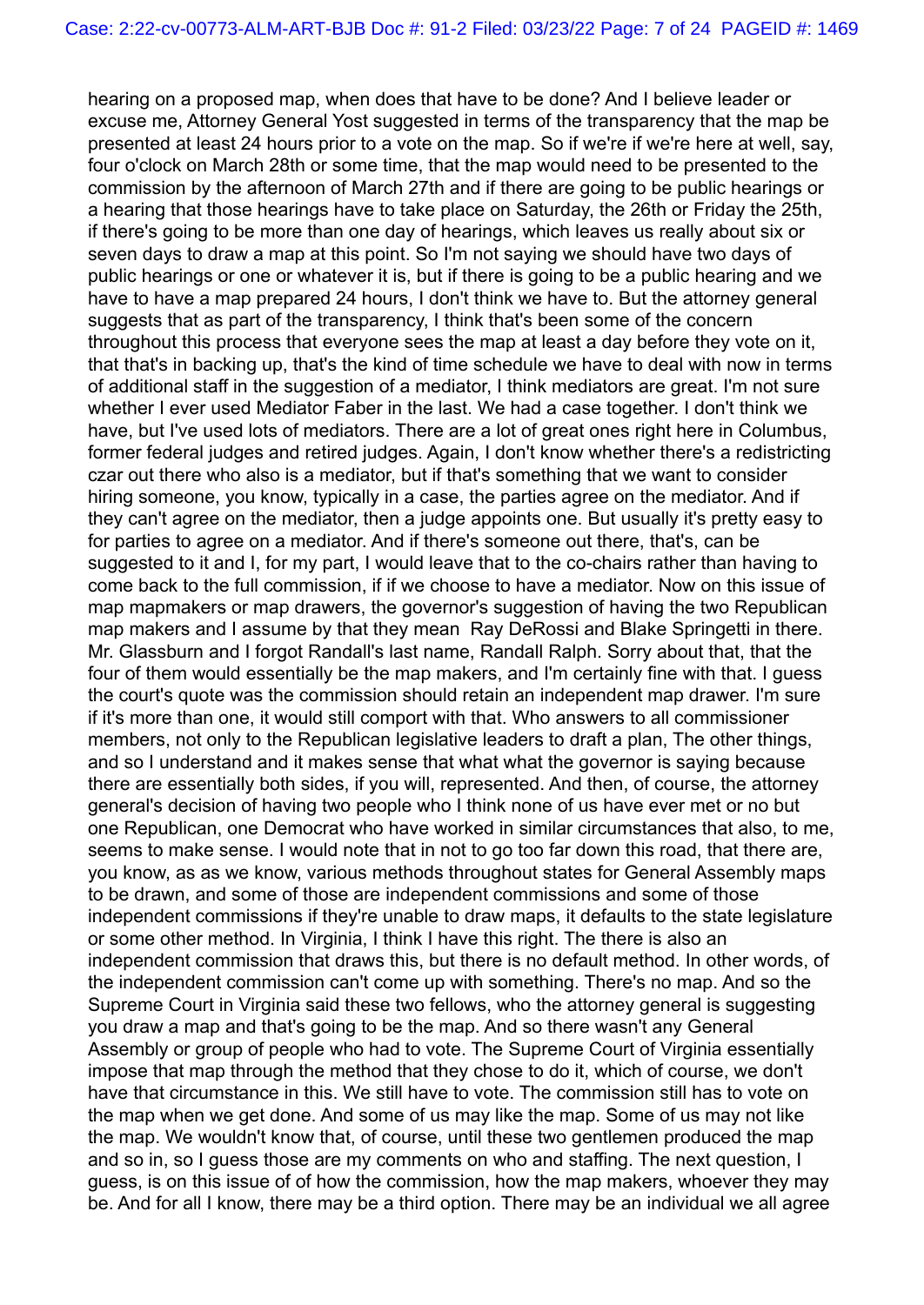with. But but the question is how they take direction, how are decisions made and the court has made clear that they want a public process in, you know, obviously the purest form of that is that the seven of us are here. There's somebody with a mouse, as the auditor suggested and we're saying, no, not that way, this way. And but is there something short of that? As the attorney general is suggesting but whatever the direction that is given to these four individuals or these two individuals or some one individual separate from all of this, it has to be a collective decision of all seven of us at that time when those decisions are made, because that's what the court has specifically said, and I'm just going to read some of their language. The commission has adopted three plans so far, but still has not drafted one. In staff members, the Senate President Huffman, House Speaker Cupp have drafted all three of the plans adopted by the commission. So if if again, the people considered one of them as my staff member, one of them is is Speaker Cupp's staff member. We have a staff member for the Democrats and then a an independent person, independent contractor, Mr Glassburn. But I think the point is these drafters again, for people to people one people, they have to take direction from all seven of us. And I appreciate the governor's kind of get in the room and work it out kind of statement. But the question and that's a good headline, but what comes after that? How is it that they take direction? Is it so that's that part. And for example, if Ray DeRossi calls me and says, Hey, what do you think I should do here? Do I get to talk to Ray DeRossi, independent of the other six members of the commission, and I say all six, by the way, because on these maps, even though we've had majority votes by Republicans, we haven't all agreed on everything that's on there as I think some of the votes have been and in the discussion from September. And I can tell you that Speaker Cupp and I have had many differences over the past six months about this. So if if I'm not going to and I think this is what the Supreme Court is saying and what this commission is saying is if I'm not having a separate conversation with Ray DeRossi or any of the other three folks, but it's only with the of then it needs to be. And I think that's the way it has to be. It needs to be direction from the commission as a whole. Now, if someone says,"ah no you can talk to them whenever you want, you can talk to all four of them whenever you want." OK, I understand, but I just want to know what the rules are because in January, after being criticized by the court, we did our September 15th map and then January 10th, the court criticized that Speaker Cupp and I were too involved, and I said, Look, anybody can go talk to Ray DeRossi I'm not even going to go into the map drawing room, and I didn't. But other members of the commission did. And I just want to know what the rules are going to be that the commission is going to adopt. So I think those are that to me, is a more problematic resolution than frequency of meetings and who are mapped drawers are going to be, et cetera. And I think the location of the work that issue that was brought up that can be resolved, we can dedicate a room here in the state capital for those folks to do that. So those are those are my comments at this time.

#### **Co-Chair Sen. Vernon Sykes** [00:32:28] Any additional comments? Leader Russo

**Minority Leader Allison Russo** [00:32:36] thank you, co-chair. I appreciate I think these are all good discussions and things to consider, and you know, I would go back to last year, actually some of Commissioner Huffman's concerns about, you know, how do we actually implement if we've got whether it be an independent mapmakers or our mapmakers working together, how do we actually create a process so that decisions are made that they can work with? Because I will note that our makers have met in the past throughout this process. The problem has been when they are together not being able to serve as agents to actually come to some sort of consensus on what decisions should or should not be made within the map that has been the hangup primarily is, you know, often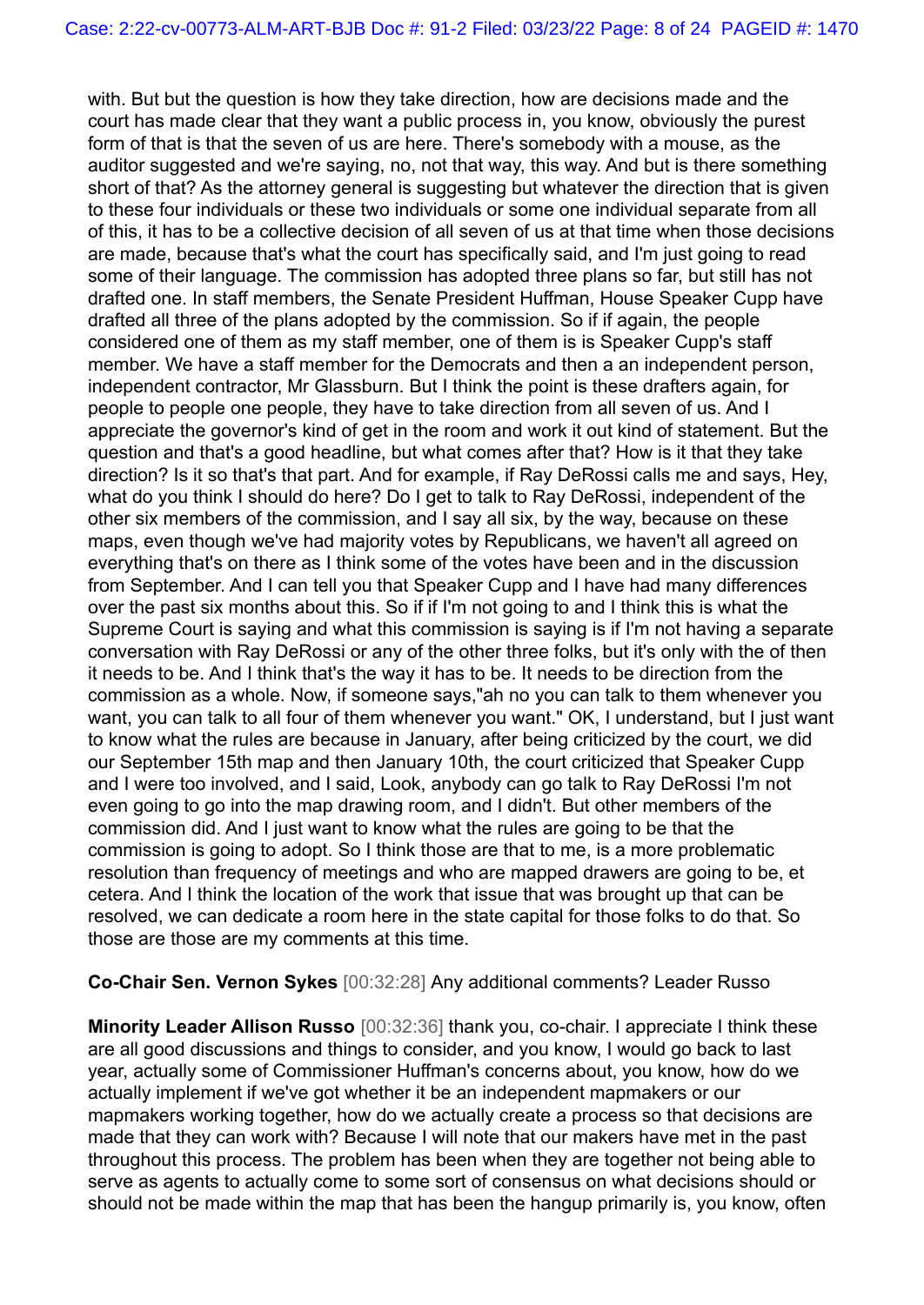they're in a room discussing some things and then everybody goes their separate ways. And then, you know, I will see a map shortly before we vote on it, not knowing if those things have been incorporated or not. Usually, they were not. So having a process that creates opportunities for actual consensus and agreement among the all commissioners so that the map makers can actually move forward in drafting the maps is, I think, an important detail that we do have to work out. I don't think it's an impossible thing. For example, I'm not opposed to the option of Commissioner Faber. You know, we're all sitting around looking at the map and giving some direction there. I don't think that that is something that is impossible to do or if we're in person in a room. But I do think that that's an important consideration. I will just go back to it sounds to me like we've kind of stepped away from the mediator option, which is fine. But that's what I'm hearing. I could be wrong, but we're stepping away from that potential option. And it's really either, you know, we come in with these independent map makers and decide on who those folks are or, you know, we create some path for our existing map makers people to work together and come to some sort of consensus. I think again, both of those have pros and cons to them, but I think the important detail here. Either way, we go is, you know, what are we agreeing upon is the process that we give any map maker directions as a commission and not as multiple entities within the commission.

### **Co-Chair Sen. Vernon Sykes** [00:35:23] Yes.

**Co-Chair Sen. Vernon Sykes** [00:35:24] Yeah. To be cleared to Leader Russo, and I'm I have I'm for the mediator and I'm, you know, one method of doing that is to allow the co-chairs to choose that mediator. And I don't think I'm for it. Yeah. I don't think Auditor Faber was against that either. So that that's a I just want to make clear about that.

**Auditor of State Keith Faber** [00:35:45] I would argue a mediator would be particularly helpful, maybe at the end when we're trying to figure out where we land on the hard decisions. I mean, the map drawsers, and again, I've always interpreted this maybe a little different than somebody else. I've always interpreted that. What we can get broad agreement on a lot of areas, I mean, if I looked at the first map, the leader, I'm sorry, leader Sykes and Senator Sykes proposed. I didn't remember having a whole lot of dispute until you get down around some of the urban county areas as to where the districts went. And so I think there are large areas you can just get agreement with by giving direction collectively to them after hours. OK, in this area, kind of do this in this area. But when we get to the end, there's going to be areas where there needs to be some compromise. And that's where a mediator will be particularly helpful. But. I'm for a mediator that my only question is make sure you figure out how you do the logistics on it to make sure that the mediator can be effective.

**Co-Chair Sen. Vernon Sykes** [00:36:41] For the record as well, you know, I am supportive of the concept of having a mediation. I think it's important. In my previous conversations with the Speaker Cupp and with Governor DeWine, one of the issues is trying to get the staff to go ahead and be somewhat independent to make decisions. But I think a mediator could be helpful in getting past those impass positions to actually make decisions. If we give them the whole authority, the authority to the staff to make decisions and of course, the mediator to help break ties or help us decide.

**Senate President Sen. Matt Huffman** [00:37:23] Yeah, and these might be questions of nuance in where lines are and all of that. But the court has made clear that the staff is not to make decisions. The commission is to make decisions. The commission has not drafted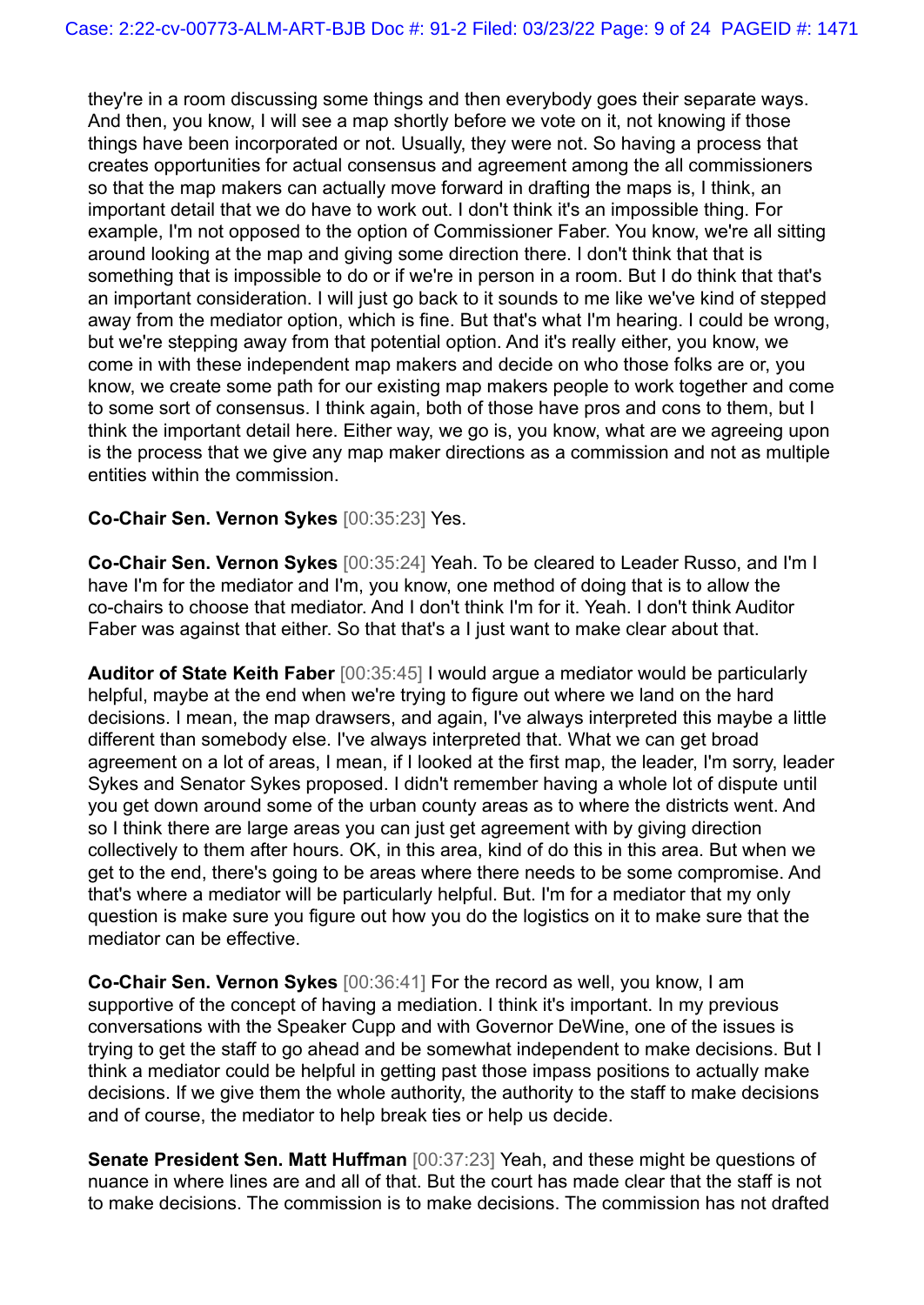a plan and I don't think that we're complying with the court's order. If we say staff, go draw a map and bring it back to us because that's what we've done so far and there are other constitutional infirmities as the court has laid out to them. But one of the things they've clearly said is the commission has not yet drafted a plan, and I know the practicalities of that are difficult and everybody or can be. But I mean, essentially that, you know, the court has said that.

**Co-Chair Sen. Vernon Sykes** [00:38:20] Thank you, Commissioner LaRose.

**Secretary of State Frank LaRose** [00:38:25] Thank you. Co-Chair. A lot of conversation so far about process, and I recognize the importance of process, but process matters only and so much as it yields outcome, right? I think that the idea of having a mediator is fine. I'm open to that. I think that it's great that we've got two folks from out of state who have experience at this that are bipartisan, that there could be a part of the process. I think that we've got four pretty smart people that work for this commission, or at least for the majority in the minority on this commission. But I want to talk about outcome a little bit because I found it frustrating that I think to say that the court has moved the goalpost is an understatement. But you know, we felt like a couple of weeks ago, we drew the 45 Democratic districts and 54 Republican districts that they had asked for. But now it's this new concept that unless it's a certain index, it's not strong enough or safe enough in the partisan index. So I think that we as a commission sort of agreeing on what we want the outcome to be to appease the Court X number of Dem seats, x number of Republican seats and what sort of indexes we're going to see. And then giving the map makers the chance to go and try to fulfill the wishes of the commission that we that we give them. And then we look at that and maybe as a status update, we after a couple of days we say, OK, good, do these changes come back to us? I don't think it's practical for seven people and another four or six staff members to all have their hands on the mouse. I mean, that's the classic too many cooks in the kitchen, and that'll yield nothing. But I think that giving the staff members clear guidance, letting them go and work for a day or two and then coming back to us for a status check may be the path forward on this.

**Governor Mike DeWine** [00:40:14] [microphone not used—there may be inaccuracies in this transcribed paragraph] Well, maybe just a follow up to what the secretary said. As far as instructuions, I guess there's two ways of doing it. You simply hand, the simplest was is to hand the people who are physically doing maps the instructions in those come up by the Constitution, The State of Ohio and the three court decisions, that's one way to the other way of doing it is having a consensus with this group with specific things that need to be [inaudible] when you're either handing them the decision or you're summarizing that decision that that's the only way I that you can give them at least the initial instruction. I don't know, I don't think it matters, which way you do it there's also a possibility that, and I don't know if this will happen. There's a possibility that whoever is drawing the maps, one of these instructions come back and tells us we can't do everything, we cannot do everything the court says and cannot do everything in the Constitution says, I don't know what if they'll say that, but that back and forth probably is healthy, no matter what they come back and say. Well, I wouldn't envision, but I guess I don't envision seven hours sitting around watching them do this. But I do think it's consistent with what the court has said is that they continue to [inaudible] and tell us if there are challenges and the problems in their areas where there are conflicts back and forth, which occurs at least once a day, seems to me to be consistent with what the court is asking. And also, may be helpful to finally try and reach a [inaudible] instructions, initial instructions to the map makers, we have to go one way or the other I had a resolution based on the first two, there are several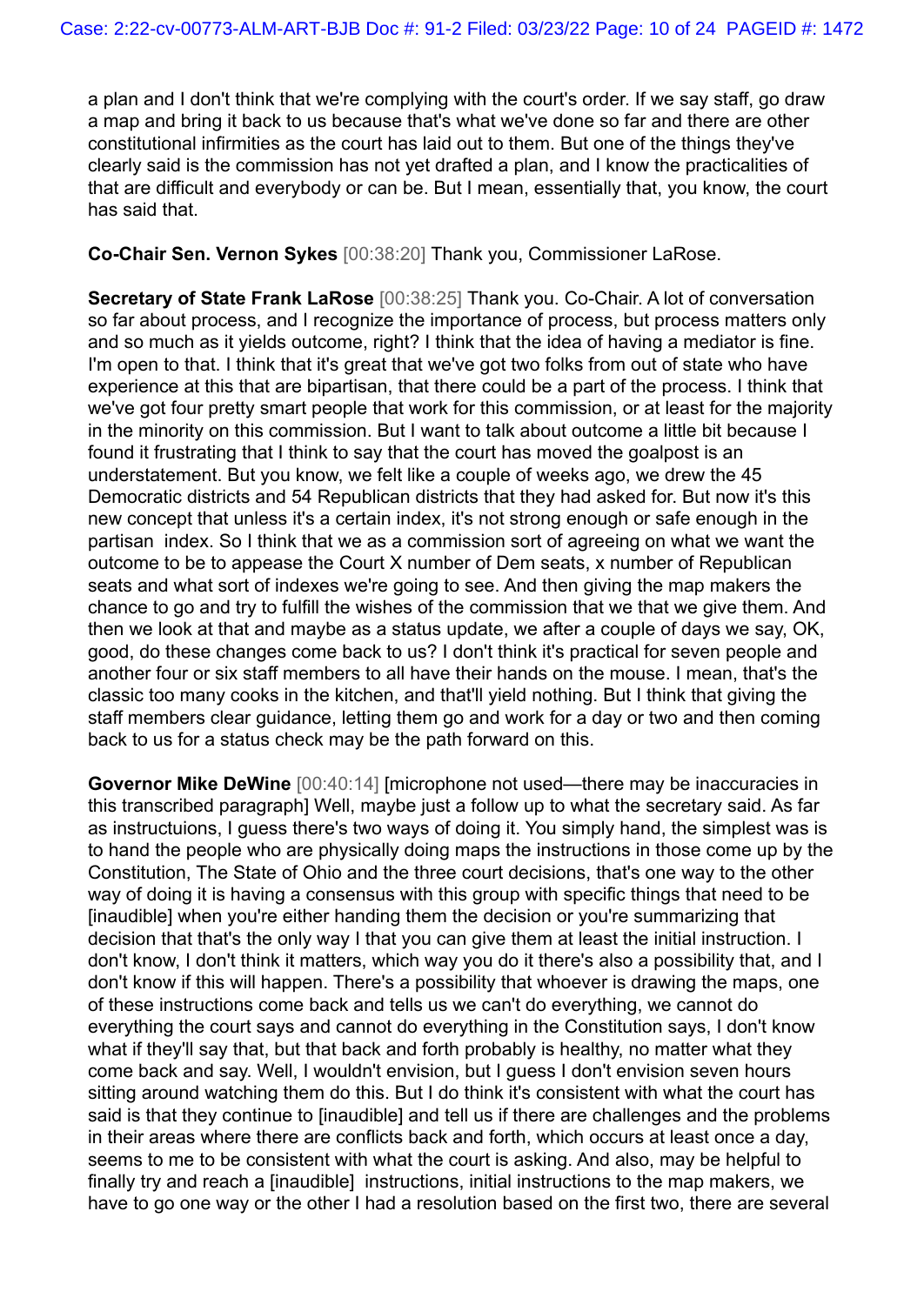court decisions, will I include a number of things in their map that I thought was in the summary, but I'm not saying you have to be that way to simply say turn the court decision over to them who was as well as the constitution I think, it has to be one or the other. [End of audio quality issues]

**Senate President Sen. Matt Huffman** [00:43:06] Thank you, co-chair. And just I think in response, maybe maybe to the secretary, but I think to the governor too. I'm certainly not suggesting. And even though the court kind of says it, but I think we've interpreted this, that it's not the seven of us sitting in this room watching the mouse move, that what I am suggesting is that I don't think that we can delegate a in agreement or authority to the staff to go out and make a deal and bring it back to us again because the commission is supposed to be drawing the map. And again, there may be a fine line exactly where it's what we think this was. Of course, we'll take it back to whoever. But if if it's brought back to us individually and then we make our individual insertions into it, and that's how that's how the agreement happens with each of us individually and the auditor and the governor and the secretary of state don't have an employee in the room. That's one of the problems. So I think there has, to be sure, go out and do the work. But whatever work is done, whatever communication is done is done with the commission as a whole. So I'm not I just want to be clear, I think the point here is that we can't let the the map drawers cut the deal, so to speak. I don't think we're allowed. I don't think the court permits us to do that.

**Co-Chair Sen. Vernon Sykes** [00:44:46] Commissioner LaRose,

**Secretary of State Frank LaRose** [00:44:48] thank you, co-chair. Yes, so so building on that, I would agree with with the Senate President that it's up to us to make these decisions and that we can give clear guidance to the map makers. And maybe and this is just an arbitrary kind of example of what this could look like. We would tell the mapmakers to go sit down and draw us a map that has 54 Republican districts and 45 Democratic districts in the corresponding similar proportion of of, you know, Senate districts. So, you know, we give them the partisan breakdown of what we want to see. And then we say 10 percent of those for the Democrats and 10 percent of those for the Republicans can be in a certain range of competitiveness. But the other ones have to be outside of this range of competitiveness. And we we want to make every attempt to not put incumbents together that sort of double bunking concept. And we want to maintain compactness and communities of interest and then say, Hey, mapmakers, can you come back in 24 hours and try to accomplish that thing that we all seven just agreed on? And then see where they get and then obviously make adjustments from there.

**Co-Chair Sen. Vernon Sykes** [00:46:01] I think that whether or not we retain outside mapmakers or use the existing mapmakers, we are still giving them instructions to comply with the Constitution and the court order. And we will still be making the final decision. So I don't know if we need to make too much distinction with that.

**Senate President Sen. Matt Huffman** [00:46:22] Yeah, sure, I agree with that. It is. It is a little bit nuanced. And you know, the discussion, as we talked about is is with these folks who are hired and work for the Democratic legislators or the Republican legislators. And again, I don't know what how the statewide folks feel necessarily about that. That's why it makes more sense to have independent people do it because they're not beholden to anyone in particular. You know, as I mentioned, just because Speaker Cupp and I are Republican legislators, we don't agree and I can certainly tell you our respective map makers do not have not agreed on many of these things. Ultimately, there was a product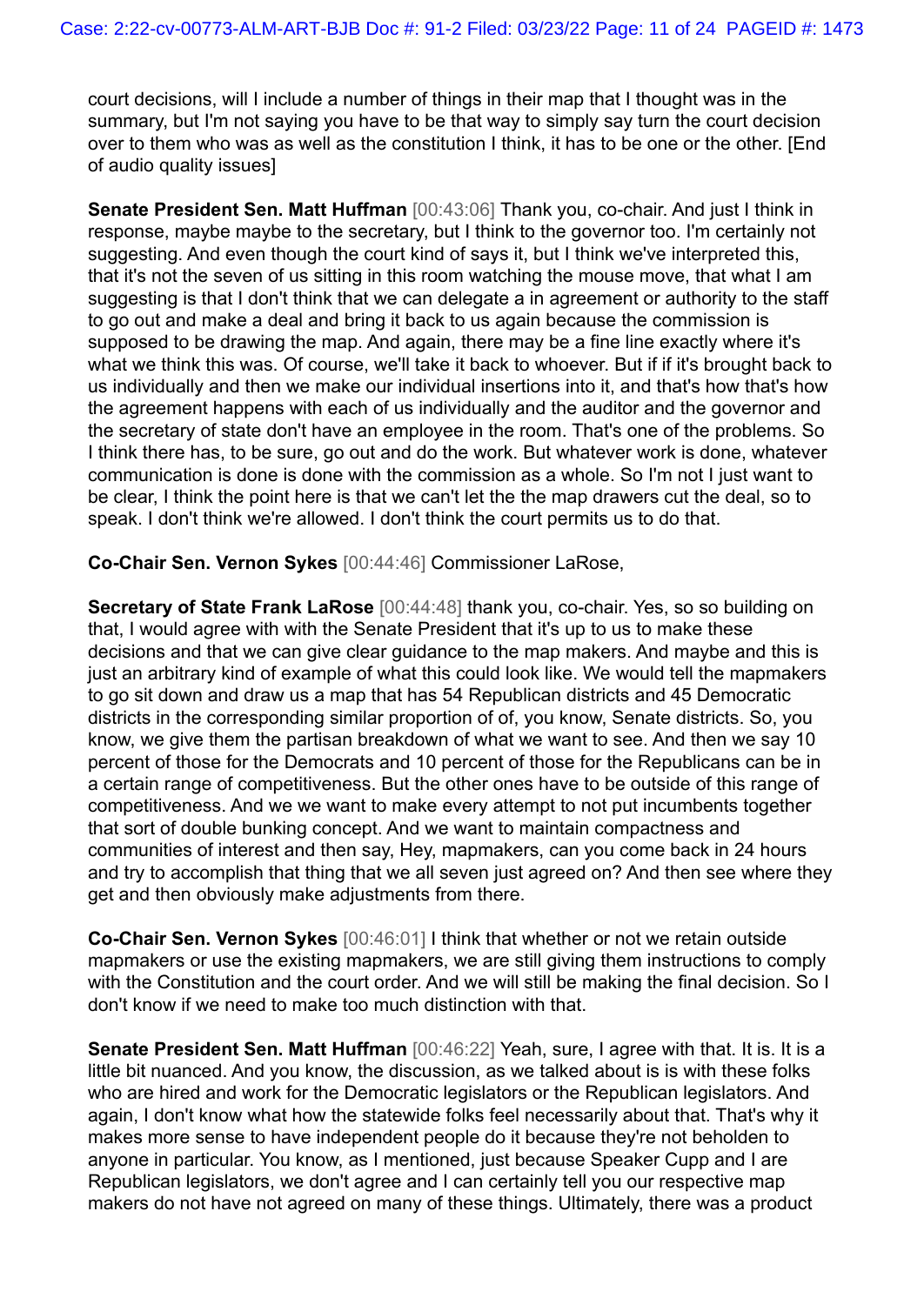produced. I can also assure you that many Republican legislators are unhappy with it also. The one comment I just want to make is we're trying to if we talk a little bit about criteria regarding incumbents, and I appreciate the secretary's point. But I think that was also criticized by the court that we should not consider incumbency in drawing these maps. So I just want to kind of get that out. There is not not something that the court says that we're allowed to do if I have that right, right?

**Co-Chair Sen. Vernon Sykes** [00:47:54] Leader Russo,

**Senate President Sen. Matt Huffman** [00:47:58] I'm sorry could I just finish?

**Minority Leader Allison Russo** [00:47:59] Sure.

**Senate President Sen. Matt Huffman** [00:47:59] I didn't get. I probably didn't. It's it's it can't be the. It can't be an overwhelming part of the criteria, I guess maybe that's part of it, so there's probably some nuance to that too. So excuse me, leader Russo.

**Minority Leader Allison Russo** [00:48:18] Thank you, Mr. Co-Chair I think it's you know again to reiterate that I think we've got the important point here is that we can move forward with this, that there are multiple options. And honestly, there's not a reason that we can't do some combination of all of the above. You know, I'd go back to the independent mapmakers, which I think is a good suggestion and option. And actually, I think we can execute that pretty quickly. And they I would expect that the current map makers that we have been using who are most familiar with Ohio and some of the nuances of Ohio and our communities will be involved in that process as well. And I think in terms of the, you know, the commission has to be drawing this map and we are the decision makers. Part of the reason of having these daily meetings is, I think, to hear back from what is the progress, what are the sticking points, us being able to give clear guidance with those sticking points and make some decisions so that they can continue to move forward is part of the the process of us meeting daily is still, you know, what is the progress? What are the decisions that we need to make because we are the decision makers at the end of the day and we are the commission members. The other thing I would just say to in terms of the mediator, and I think Auditor Faber brought this up. You know, that can be particularly useful at the end. Again, not a reason that we can't use a combination of all of these options. And perhaps the mediator does come in at the end. If there are some remaining sticking points that we as a commission can't seem to come to some sort of agreement or consensus on. In terms of just, you know, I will point out that this commission has got close to \$4 million that has been allocated to it. I don't, and not at all suggesting that we would spend that in the next week, but I'm saying that we are have been very quickly able to both execute these contracts and get people on board when necessary. And so there are options there. I still hesitate at having this done through the Attorney General's Office because the attorney general technically serves as our counsel in these cases, and I do not want there to be potential conflicts of interest there.

**Co-Chair Sen. Vernon Sykes** [00:50:53] If I could maybe try to summarize Leader Russo. I think one suggestion would be that we move forward with independent map drawers. Working with our map drawers and using a mediator to help within the impasse issues. Just kind of the suggestion that we start with the resolution from the body indicating what our intentions are to comply with the Constitution and the court order, and that we empowered or direct the hired contractors as well as our staff to work together to come up with with the recommendation or suggestion. If there's any impasse issues that need to be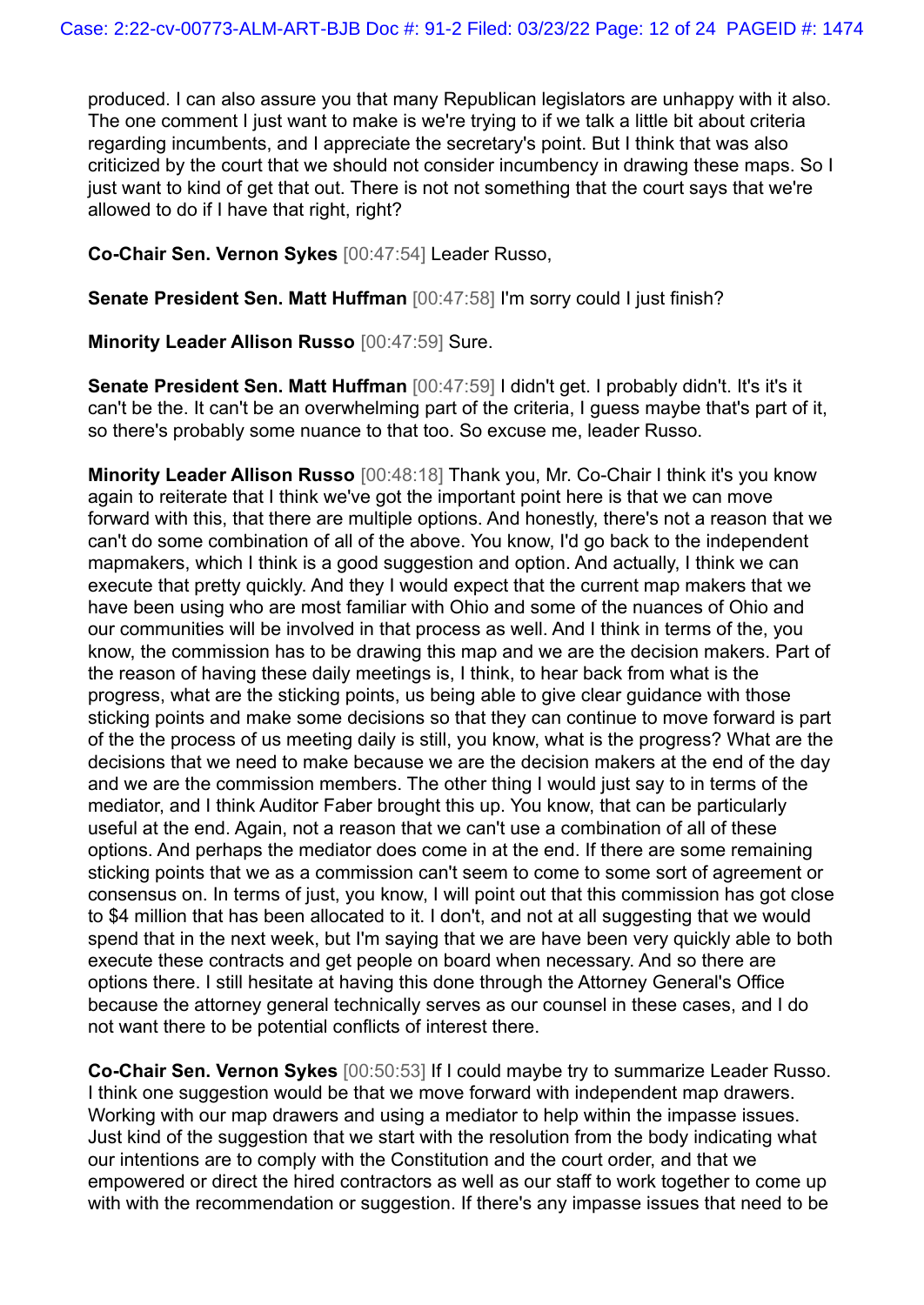addressed, that the mediator would be involved at that point to make a final recommendation to this body for adoption. Commissioner LaRose,

**Secretary of State Frank LaRose** [00:52:00] Thank you co-chair maybe a hybrid of that, but I like the I like the concept of that sort of bipartisan group of outside out of state mapmakers that have shown a level of expertise at this and past success, being advised by the four very capable staff members that we've been working with for many months now. But maybe the difference would be that we are the the tiebreakers, we're the mediators, the seven of us, at least when the map makers get to the sticking point, if we're having daily meetings, whether they're by Zoom or in-person or what have you, they can bring it to us. And the seven of us could give them some better guidance to, you know, how to how to proceed with the next day's mapmaking session.

**Governor Mike DeWine** [00:52:51] Mr. Chairman,

**Co-Chair Sen. Vernon Sykes** [00:52:53] Governor.

**Governor Mike DeWine** [00:52:53] Just a clarification question, did you anticipate with the mediator that that would be picked by the two chairs?

**Co-Chair Sen. Vernon Sykes** [00:53:05] Yes,.

**Governor Mike DeWine** [00:53:06] I think that's a good idea.

**Co-Chair Sen. Vernon Sykes** [00:53:08] Yes.

**Auditor of State Keith Faber** [00:53:15] I would just make one potential suggestion that maybe the two chairs could ask the court through the attorney general or council to make a recommendation of three or four mediators that the two chairs could agree from a list that way, the court is the one that's again, I'm just trying to make sure we can give the mediator some artificial cover. Maybe that's necessary. Maybe that's not. But I don't I don't care about the process more than than maybe asking for that at the end.

**Co-Chair Sen. Vernon Sykes** [00:53:46] Senator Huffman,

**Senate President Sen. Matt Huffman** [00:53:47] Yeah. In terms of mediator, I yeah, I think this. I mean, we do have to vote as a commission to spend money. But, you know, delegating a selection or a review of names from mediators to the co-chairs seems to be makes sense that the one and perhaps this is a nuance. The one thing that I want to suggest as leader Sykes when you mentioned or co-chair Sykes, Senator Sykes that the mediator would make a final recommendation in my mind, that's not what mediators do. Mediators tried to get a an agreement, so the media and the mediator does not judge. And again, this is let the 30 year mediator comment if I'm getting this wrong. But the mediator doesn't say to a judge in a case or whoever. His job is to resolve the differences and not say, I tried to resolve the differences and they're not resolved. So here's what you should do because that that changes dramatically what the role of that person would be.

**Co-Chair Sen. Vernon Sykes** [00:55:00] I would agree and my comments only that we used the mediator to help us continue to make progress. Leader Russo,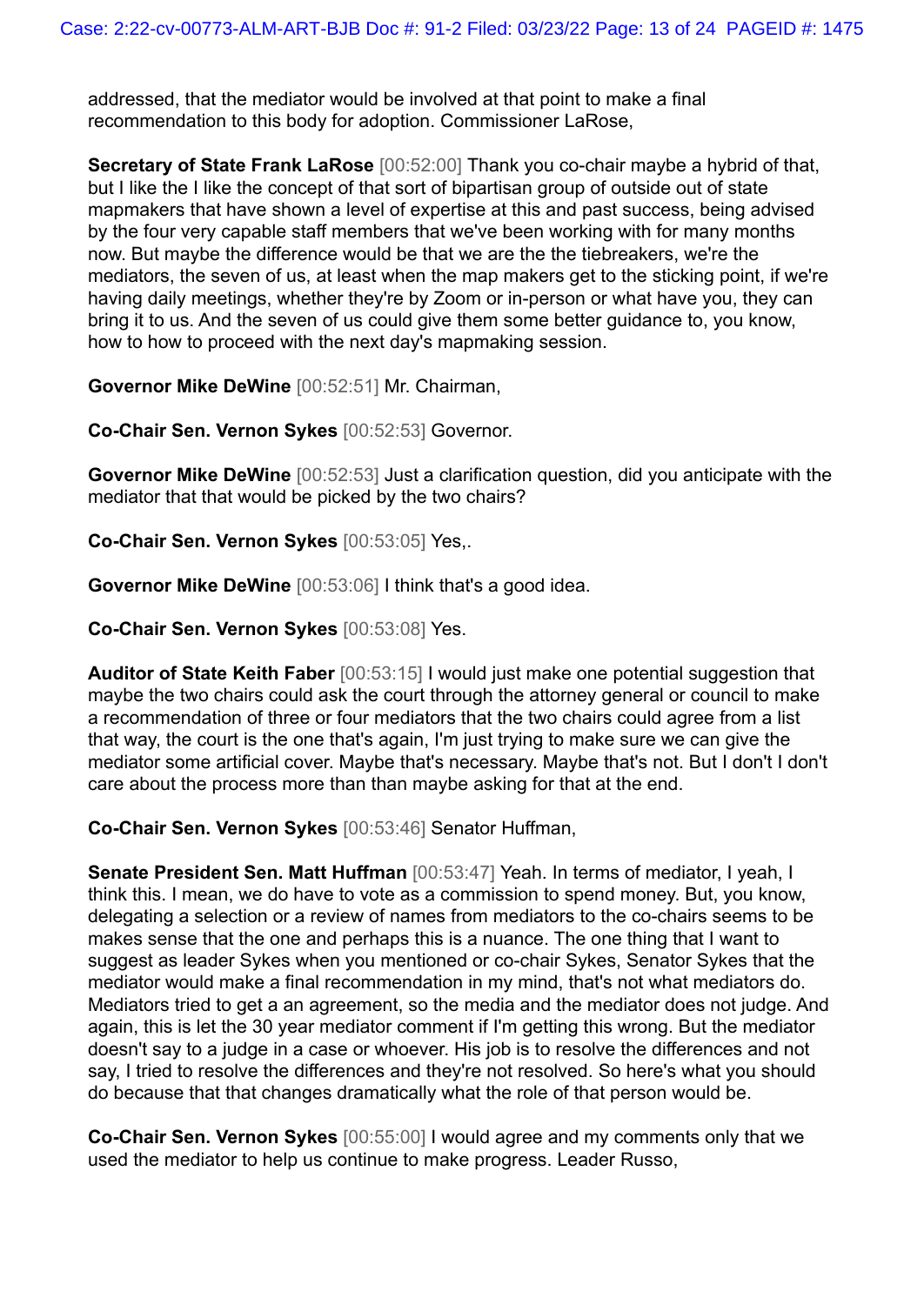**Minority Leader Allison Russo** [00:55:16] thank you, co-chair. I would just add, you know, for this discussion about the independent mat makers, I recognize that the attorney general has put forth two suggestions. I do think that it's important that members of this commission, if we're going to go that route, that we have a little bit of discussion or agreement and who we don't necessarily have to stay with, who the attorney general recommended. But you know, what are we defining as independent? Do we agree? Is there opportunity, I think, for both sides to put forward a name? You know, I will just note that the name that was recommended, the Republican individual has actually been a consultant. I think on the last three cases with the the maps, that gives me some hesitation. You know, clearly there's been further guidance by the court in each decision that might change some of his recommendations. But I think that we just need to have an open discussion about, you know, do we do we agree on what is independent? Are we actually going to go forward with these two recommendations or do we have other suggestions or alternatives for these individuals? I think that's important.

**Co-Chair Sen. Vernon Sykes** [00:56:34] Senator Huffman, yeah,

**Senate President Sen. Matt Huffman** [00:56:34] I think it's a it's certainly a fair discussion to have. And as I think we all know, as Leader Russo indicated, these are suggestions by the Attorney General, Attorney General Yost. And other than, you know, his description in his dossier or memorandum that he gave to us. That's pretty much what I know about these folks. And other than they had this, they drew a map in Virginia and were successful. But it's it's there were only two people had to agree to that map, and that was the two of them. And there wasn't a commission later that seven folks had to or at least four four people on a commission had to be in favor of. So, you know, I think it's certainly a valid discussion as to whether if we go with and perhaps it's a single independent map maker, as the court suggested in its opinion, or it is a one from each party as as these two folks are. So I think that's a valid discussion. I don't have anybody to suggest other than, you know or even that I know about, other than the four people have been working on this and the two people, the attorney general suggested.

**Co-Chair Sen. Vernon Sykes** [00:57:58] One suggestion might be to leave it to the co-chairs, as we have with the mediator concept, leave it with the co-chairs to make the decision to recommend to recommend. So the co-chair here is trying to keep us on point to make some progress today. It seems that we may have some consensus, but I need input from the body that we select independent map drawer or drawers and those persons to be selected by the chair, the co-chairs and they work with that person or persons would work with the existing map drawers, Democrat and Republican two on each side to come up with a plan and to use either the body to deal with difficult positions and decisions and or mediator. If we use the mediator again, the mediator will be selected by the co-chairs upon recommendations from the court or some other entity selection process. And that would. That's what we where we are right now. If there any more discussion about this issue? Yes,

**Minority Leader Allison Russo** [00:59:25] Thank you, Mr. Co-Chair. I think there's a practicality to this as well in terms of timing. And what time are we going to hold ourselves to to actually make these selections? And most importantly, to begin the work and have some of the public meetings so that we are moving forward and making progress. I think that is entirely feasible for these recommendations to be made and implemented even by Monday. The stuff can move very quickly so that we can have our map makers moving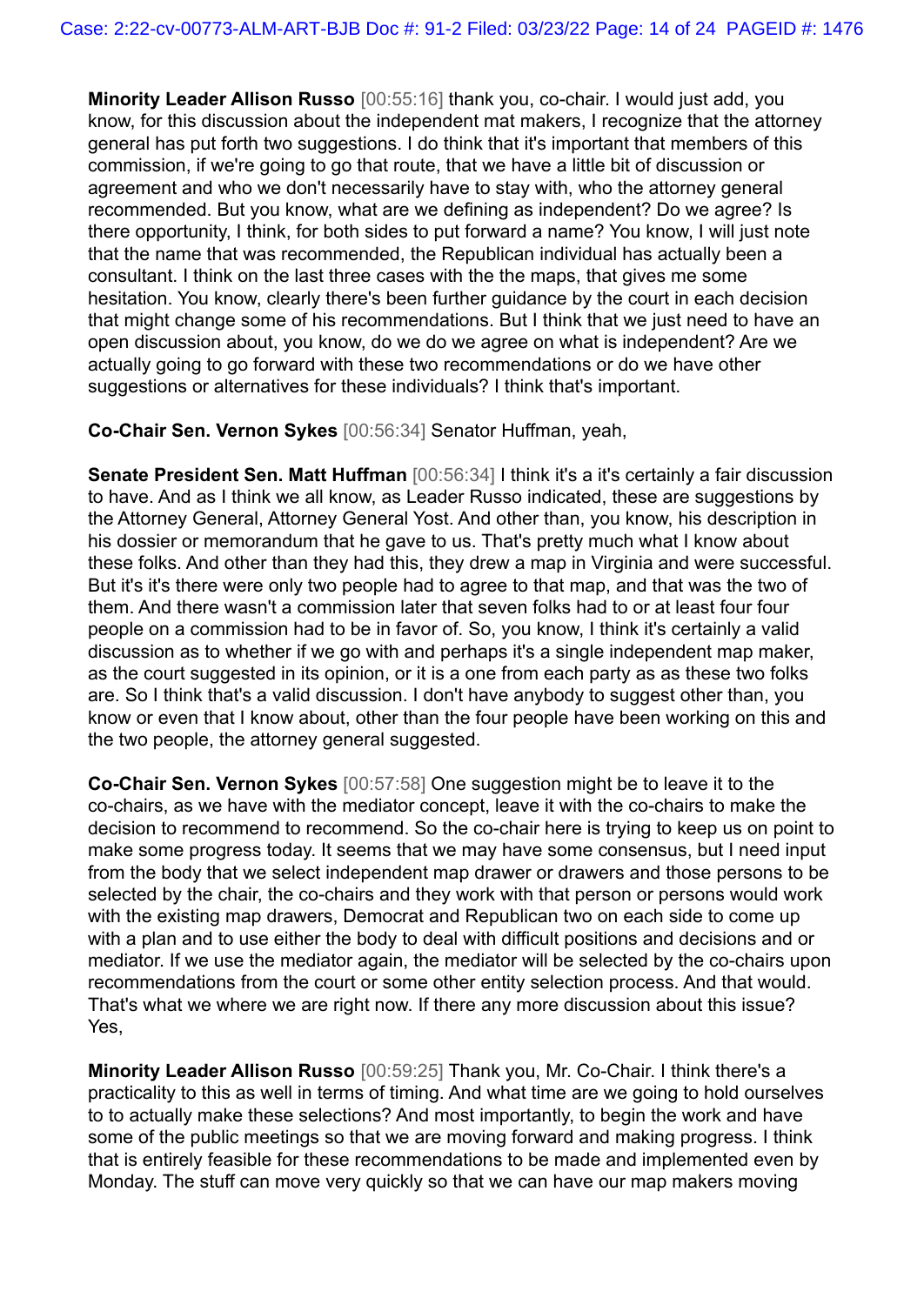forward with progress and begin our daily meetings so that we can get feedback and begin having real substantive discussions on this.

**Co-Chair Sen. Vernon Sykes** [01:00:11] Monday suggested. The comments about time to other issues.

**Co-Chair Speaker Robert Cupp** [01:00:20] Mr. Chairman, I just want to make it clear that anything the co-chairs do, it's a recommendation to the commission, not a selection by the co-chairs. Is that part of our understanding?

### **Co-Chair Sen. Vernon Sykes** [01:00:34] Yes.

**Co-Chair Speaker Robert Cupp** [01:00:44] So I've been listening to this with a great deal of interest, I think there is some optimism here. I think there may be some excessive optimism in terms of how this can work in practicality. So I'm a bit skeptical about how that should do. I do agree we need to do something. I do agree. We need to try to move forward. I agree we tried to come up with something that will satisfy the requirements of the court. Problem is, they keep changing what the requirements are or the refinement of those requirements, so it's difficult to know what's next. And I am concerned about the confidentiality issue on this. So I'm assuming that I could talk to Chris Blackburn and ask him to, you know, draw me something. It'll be, you know, spread everywhere. Is that something I want to do? Sure, that's going to work with everybody else as well. One of the problems with this process and Co-Chair Sykes and I have talked about this is there is a lack of confidentiality to be able to do some of these things that are normally done with confidentiality. So Auditor Faber is correct, I think, in saying that a mediator. We've got a confidentiality issue and mediation doesn't work very well without confidentiality. So there are some practical concerns with all of this. I hope members aren't being overly optimistic. Certainly work with the co-chair to try to develop this. I don't know where we can find mediators in, you know, 48 hours and, you know, have them thoroughly vetted and know what we're getting. But I'm certainly willing to to work if that's the direction of the commission. But I do think all of these things are decisions of the commission, not the co-chairs.

**Co-Chair Sen. Vernon Sykes** [01:02:42] Thank you. Other comments. Yes, Faber.

**Auditor of State Keith Faber** [01:02:50] I agree with with Speaker Cupp in general that I think the commission needs to be making some of the bigger decisions. But look, if we're going to go down either route, I again, I think it may be a hybrid, route? I don't, if you can, if we want to put the Yost to individuals that are recommended, I know nothing of either of them. So that probably means from my perspective, they're good neutrals and we want to tag them with our four staff members that have been doing this. Look, I'll make one of my staff members who has been kind of my go to person available. I know the secretary has somebody and the governor has somebody so we can put not four, but we could put seven staff members in a room with the two people and sit down there and start. And I would suggest that if they're going to start, I don't know how they get anything to us by Monday or Tuesday. Frankly, it's probably Wednesday before we could see anything realistically. But having said that, because we still got to pick people, we've got to get them in a room. But I would suggest that we start at the largest county, the way the Constitution says draw maps and Franklin County, then move on to the next largest county and move on until you get a map that works. And periodically they report back to us at each one of those stages because I do think at each each stage based on how we saw this go about before, we're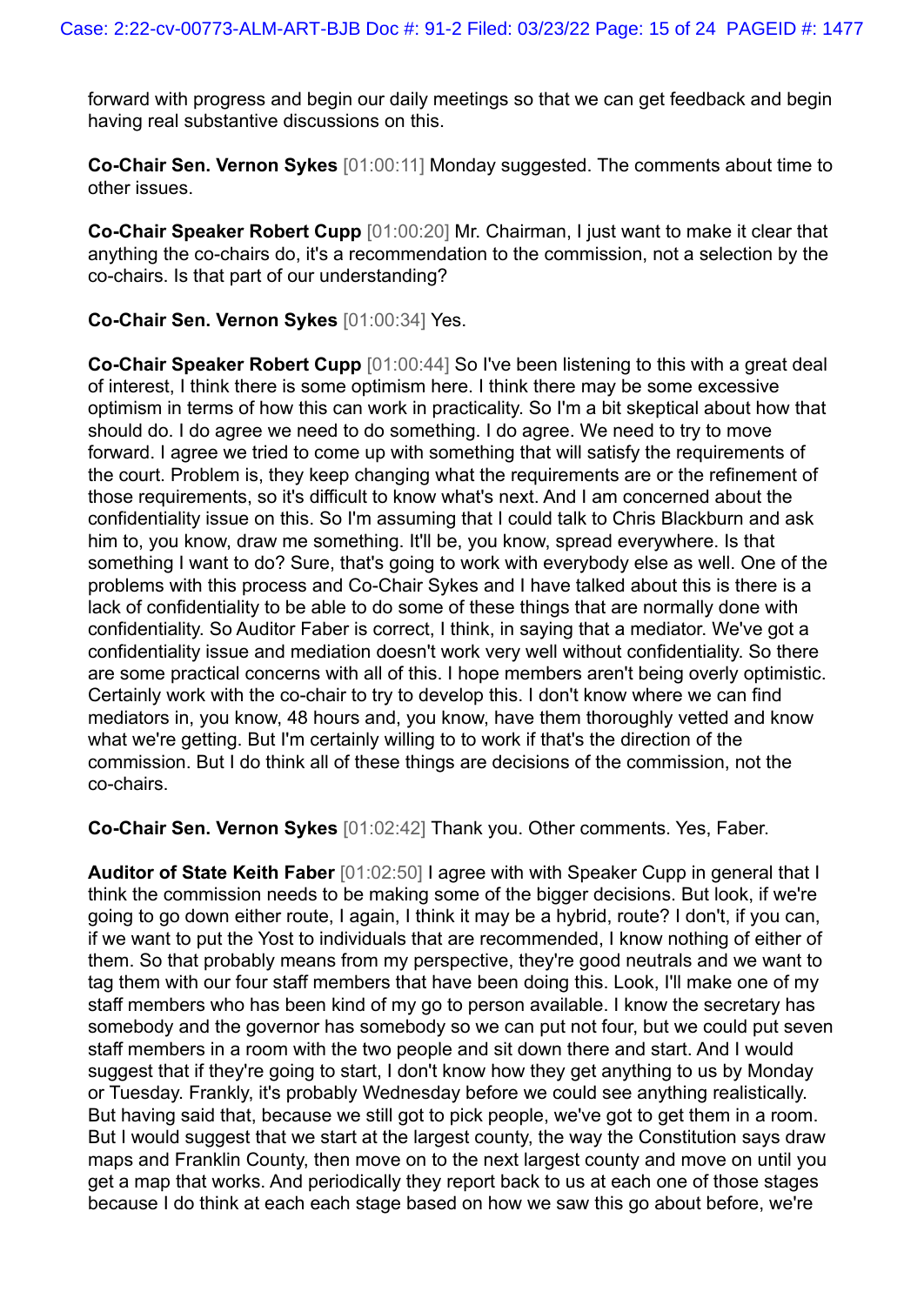going to have decision points and those decision points should come back to the seven at us. That's why I suggested electronically we see a Columbus map. They say, Should we go outside of Franklin County, you can draw Franklin County, as we all know, without going outside. And I think it's I'm looking at Mr. Glassburn in 11 districts, House seats, or you can go out and draw it and 12. That's it's an important question we have to resolve. The map makers are going to have to figure that out. That's a question that we could sit here and say, OK, see me an 11 seat option, see me a 12 seat option. What does that mean? And then where do you go out? Do you go out into Union County? Do you go out into Pickaway county to go out into Madison County, Delaware County? All of those issues that are going to have to be debated? Certainly, the staff in the room can work out some kind of suggestion. It comes back to us. We say yes or no. Then we move on to the next area. If you go north into Delaware County, that means the Knox, Delaware Marrow area are going to be part of the next district. That's going to have to be debated because Delaware counties now split. All of those are issues that you're going to make decisions as you go about that. I think that's when we meet and that's when we start having those discussions. I think if we. I would be shocked if you get anybody on board between now and, Monday, maybe? I would be shocked if they can have a product for us to look at that has any merit between now and Wednesday. But I'm for it, whatever. And that's why we have I have a motion that before we leave, I'm going to offer to amend our rules to allow us to meet remotely. Because frankly, even if we have people hired, maybe, maybe. Monday's meeting is a remote meeting for Vern, and I'm sorry, co-chair Sykes and Speaker Cupp saying, We've succeeded. We've got two independent map drivers from the state of Bugtussle that want to come help us out with this. And if we put them in the room with all seven of our staff for four or three or whatever the number happens to be, they will start drawing on Monday. They're going to give us something back fungible Monday at three o'clock in the afternoon, and we can look at that for 3:45 meeting. Maybe the answer is it's 4:45 on Wednesday. I don't know. But I think in the end, that process is probably what we ought to do. And that periodic reports as we develop the best possible map we can do. And I don't know where this lands, but I am. I'm still trying to figure out what the new guidelines are, and I read the opinion twice now.

## **Governor Mike DeWine** [01:06:31] Mr. Chairman,

## **Co-Chair Sen. Vernon Sykes** [01:06:33] Governor.

**Governor Mike DeWine** [01:06:34] Mr. Chairman. We know who the two are. We know who the four are. So you've got six people who you know who they are. What you don't, if that's the consensus of this group, I'm not sure, is consensus yet, but the mediator does sound like a good idea to me. But it would seem that this the group doing the map can certainly start their work before a mediator is there, mediator is going to be in there to resolve problems. And, you know, I would hope that the mediator would, once he or she is there, would take an active role in trying to resolve, as is the Senate President has said, resolve problems and get a an agreement or a consensus. I'm a little concerned, I understand that the decision final decision has to be ours. I understand we have to be involved. We should be involved. But it seems to me that a better shot at getting things done is having the mediator take a shot at the problem first and see if there can be something worked out. And that doesn't mean that the mediator wouldn't necessary, could be very well talking to members, and the mediator could be talking to members behind the scenes. I just candidly, we want to be as transparent as possible. But candidly, a mediator going from one person to another back and forth gets a lot better results generally than an open, open meeting where everybody is involved. And it just it just doesn't move as fast.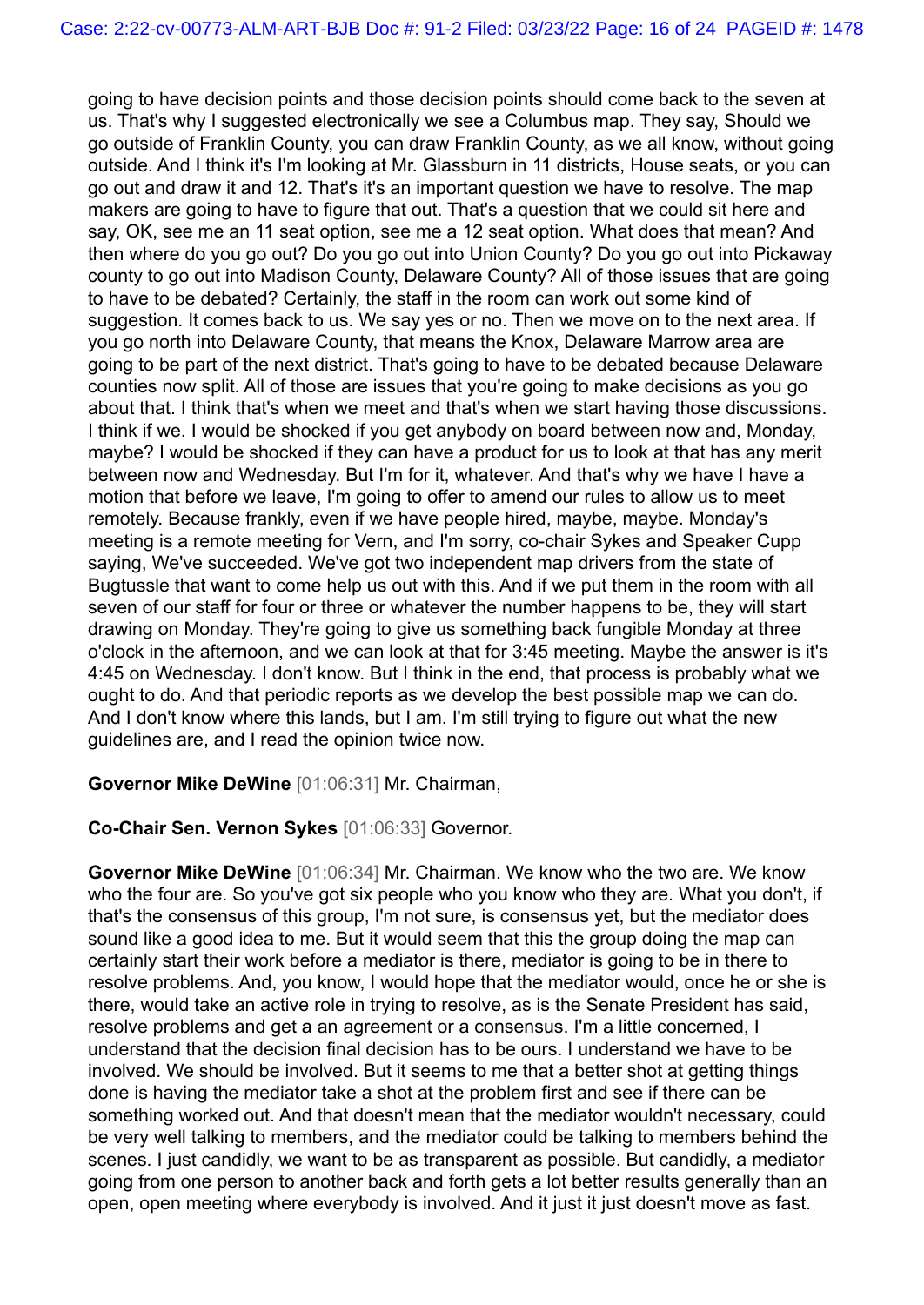And look, we're trying to comply with what the court says, but we only have 10 days now. They're less than 10 days. So the court has given us 10. We didn't make up the day and the court made up to 10. So I think we have some obligation to to make conscious decisions here. There is going to speed this up and get to a resolution. And so my idea was not to have the mediator, but I think was a great idea. And if you find the right person who who can move between not only the staff but also through members if need be, it seems to me that's how you resolve it. So I guess I'm not concerned about the fact we don't have a mediator today. Obviously need we need to start working on that. The two of you need to start working on it, I guess. But I think you could start with the people we have named and let them start on the process now. Time's running out.

**Co-Chair Sen. Vernon Sykes** [01:09:26] Senator Huffman,

**Senate President Sen. Matt Huffman** [01:09:28] Thank you, and I agree with the governor, I think he's summed up the issue pretty, very well. I again would caution. It is true that often resolutions, whether it's resolutions on legislation in differences we're trying to settle a case are done in a confidential way. You know, you can't settle a lawsuit, if what you're offering gets thrown out in front of the jury, then you don't want to offer anything because you're not sure. So settlement negotiations by law are not admissible as evidence. We have a legislative privilege that says if I go to Senator Sykes and say, Well, why don't you do this and say that? Or even with other legislators, that's that is confidential. It's privilege. And we do that now, kind of for the same reason that the media does not want to reveal their source. Those sources may not want to talk with them anymore if if that's revealed. So we all know the importance of private, confidential discussions to resolving matters. The issue is those kinds of discussions are one of the things that the court has criticized in a pretty severe way that decisions were not made in a public forum. And again, where that line goes well, there's a recommendation that the decision gets made here. You know, it's kind of like legislation that's broad. It gets resolved. Then it comes to the floor and we all vote for it. That's the legal decision. But the behind the scenes negotiating is not public. So I just caution that whatever negotiations, whatever the mediator would be doing that, that would be too hidden from the public. So that's one thing. The second thing you know, we talked about the map drawers, the independent map drawers and perhaps there are other people or an individual out there who would do that. And I think it's fair for Leader Russo to be skeptical, perhaps of the suggested Republican mapmaker that that's fair. Of course, we have to do it. The court talks about an independent map drawer singular, but I'm sure that two of them would be fine, too. I think we need to prepare for the possibility that in the work that the co-chairs or perhaps their staff or other people would do and trying to find a mediator or an independent map drawer that there's going to be a disagreement about this. And so this is sort of the question I pose: Does the independent map drawer or drawers, do they need to be approved by this commission unanimously? Now, the rules don't say that, but if if five or four members of the commission, perhaps all Republicans decide that this is a pretty good plan, we're going to get these two Virginia folks in here. They've worked together before they solved a Virginia problem. At least the two of them came up with an agreement, Supreme Court in Virginia said, OK. But you know, Leader Russo's concerned about the Republican involved, and I understand completely your concerns. Do we go ahead and hire them anyway? And I'm not sure that's within the spirit of this discussion. But in the spirit of getting this done in time to have a public hearing on Saturday, the 26th or Sunday the 27th and then passing this on Monday the 28th. We may not have time to go back and forth trying to find other map drawers and but maybe there's lots of folks out there who would like to do this, I don't know. And there's somebody that all of us know nothing about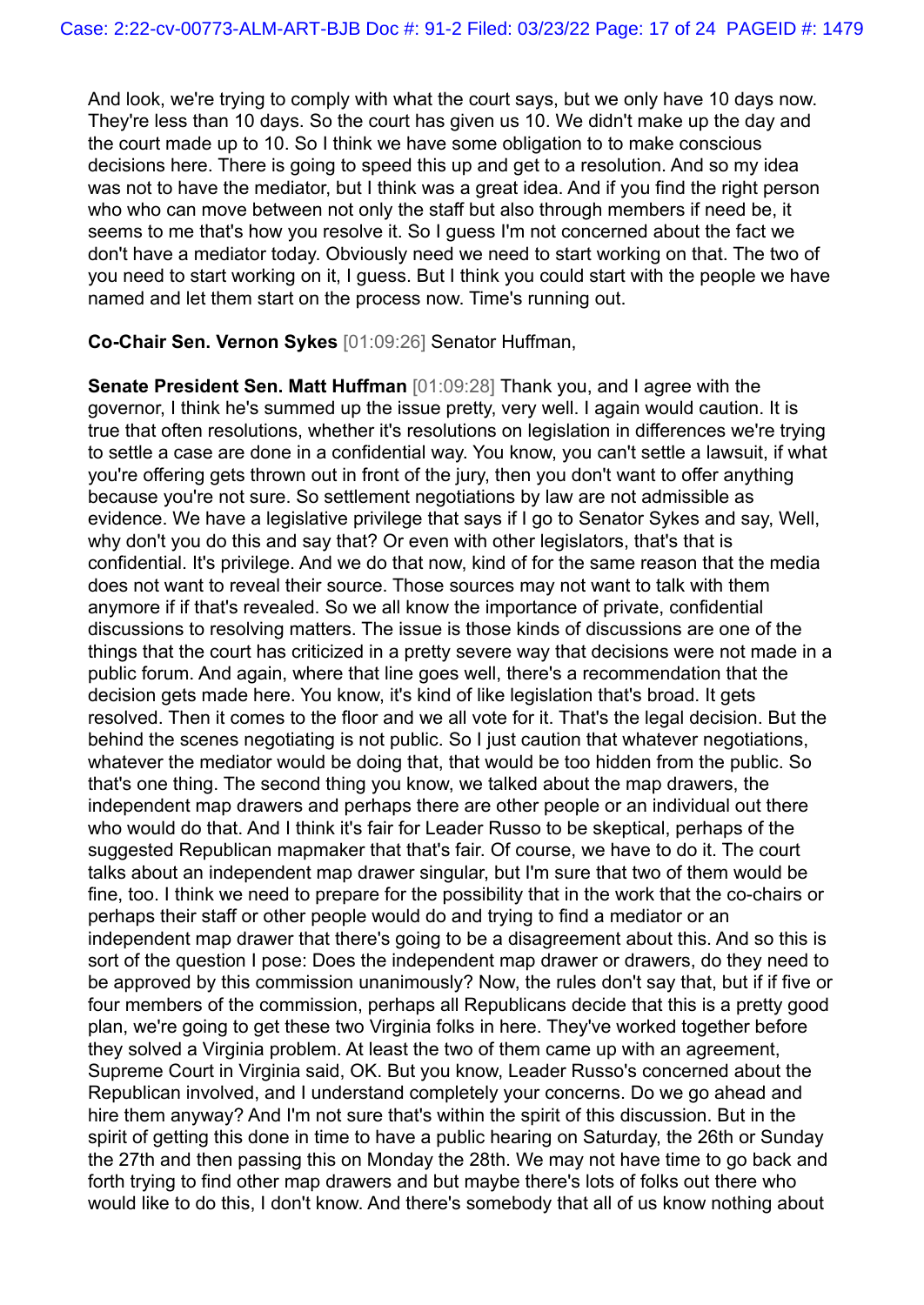and we're OK with. On the other hand, if we know nothing about them, maybe we shouldn't be OK with them. So I just want to suggest that possibility. If a majority of the commission decides to go one one way or another.

**Co-Chair Sen. Vernon Sykes** [01:13:55] Leader Russo,

**Co-Chair Sen. Vernon Sykes** [01:13:57] Thank you, Mr. Chair. You know, listen, I think there is recognition that no one that we involve in this process is not going to have some level of bias. I think when I think maybe there should be some agreement that independent at a minimum means that it's someone who has not been involved in any of the litigation so far. I think is a fair sort of minimum thresholds. I would like to go back to, you know, the governor originally started this meeting recommending a resolution, and I think a resolution is a good idea to lay out, you know, what are the principles or the steps that we're attempting to achieve? I think that it is entirely practical for us to plan to meet again on Monday to vote on this resolution, assuming we'll see a draft beforehand that lays that out, but also is the opportunity for us to take those recommendations for the independent mapmakers and or the mediator. If we're ready to do that, I'm in agreement that we don't necessarily have to do all of those things concurrently. But Monday is a good opportunity, I think, for us to both establish a resolution about what our ultimate goals are as a commission and the instructions that we're giving to the map makers, which is to follow the Constitution and the three court orders, but also to consider these recommendations and take a vote on them. And I think, you know again in considering what is independent. You know, again, everyone comes with biases to this and we can recognize that. But for me, my only hesitation with the recommendations so far is just having somebody who has not been involved in the litigation so far.

**Governor Mike DeWine** [01:15:43] Mr. Chairman,

**Co-Chair Sen. Vernon Sykes** [01:15:44] Yes, governor,

**Governor Mike DeWine** [01:15:47] I understand that. Maybe I'm a little pessimistic, but waiting until Monday to do this and then thinking that we all can agree on the specific instructions. Yeah, I think it's being a little optimistic. Seems to me that we all that simply going by the court decision and going by the Constitution is enough instruction. We all I'll be able to agree on that. But if you start putting it down in writing and putting more emphasis on one thing than on another, they'll never be in agreement here. We will not have an agreement. So I guess I would rather allow the map makers to have some flexibility. They've got their marching orders from the court, three separate decisions plus the Constitution. Isn't that enough? I'm just concerned we're waiting, under your idea that we wait until Monday, then we won't be able to come up with an agreement on the language, and then we battle that out for a while, and I guess I just don't know why we can't go with what the Constitution says and what the three court decisions say.

**Minority Leader Allison Russo** [01:17:17] Mr. Chairman.

**Governor Mike DeWine** [01:17:18] Seems to be from the from from, you know, most Republicans have not like those decisions. And so being willing to say we're accepting those decisions, it seems to me that you all ought to be able to say, I'm OK with that. So, yea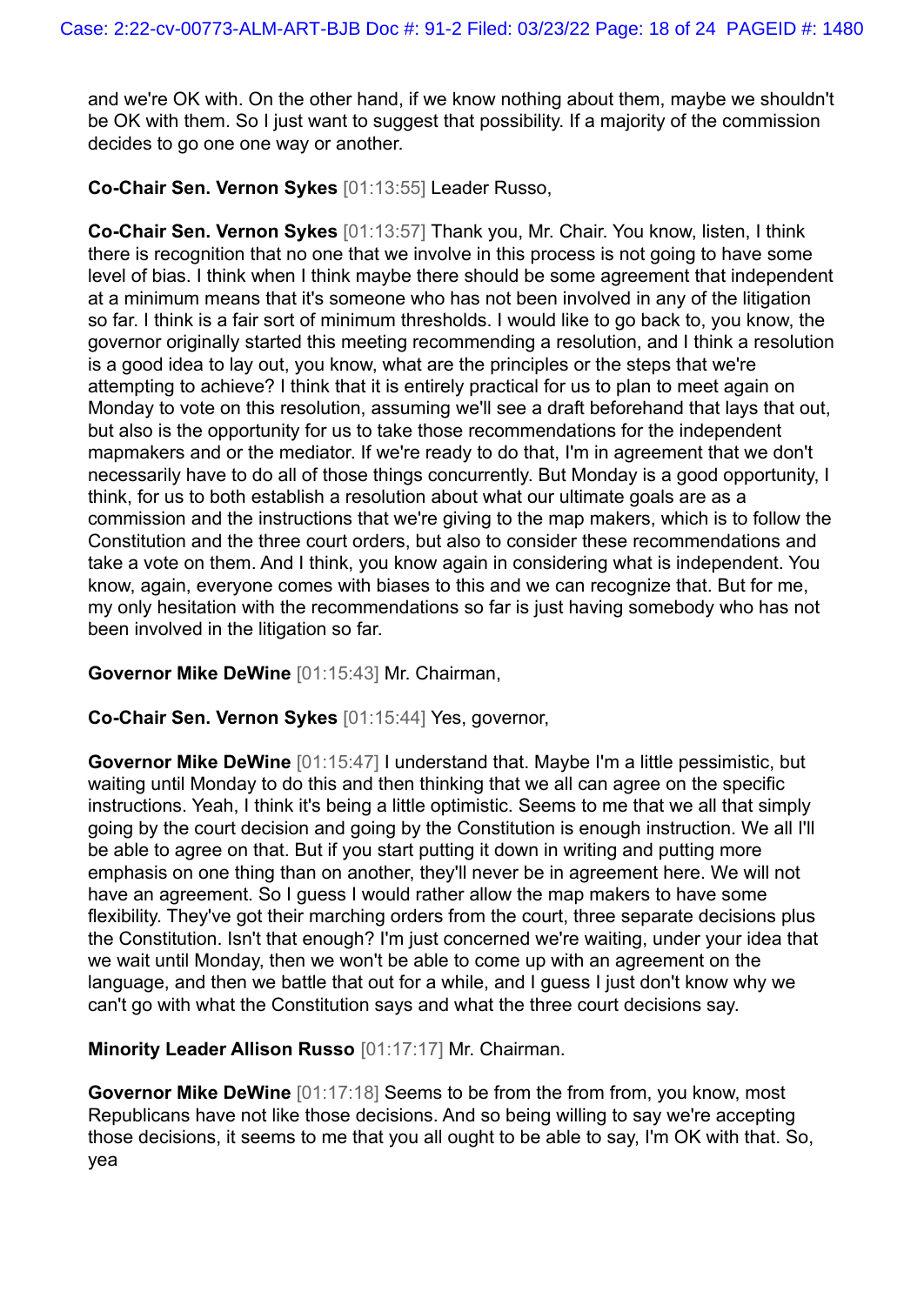**Co-Chair Sen. Vernon Sykes** [01:17:37] Let me let me say that I appreciate President Huffman's suggestion. And one of the reasons that I suggest there be two map makers as opposed to one is because, you know, you could select one and we could selects one, and we would be easier to come up with agreement in both of us trying to select the same one. I'd like the idea also of unanimous, vote, because if we do have an agreement between the co-chairs, I think we probably could get to that unanimous in the first policy course in my PhD program years ago, they indicated that the cave men and women, when they made decisions, public policy decisions, they were all unanimous. It had to be because that's the only way they can come up with an agreement because the majority might decide to eat the minority. So it's important that the unanimous decision, I think, would be clear, but I think it would be a clear path to that if we have bipartisan recommendations from the co-chairs. Lead Russo,

**Minority Leader Allison Russo** [01:19:05] thank you, chair, I concur with that, I did just want to quickly respond to the governor's comments, and I am actually fine with the marching orders to the mapmakers being the Constitution and the court decisions. And if that simplifies the process and eliminates any resolution, I'm perfectly fine with that. I think that I agree with you. I think they are perfectly clear and they are good instructions.

**Co-Chair Speaker Robert Cupp** [01:19:34] Great, so so maybe the the the map drawers from, and on either side can meet between now and sometime on Monday, whenever we decide to meet again with the consultants that the attorney general is offered to just sort of preliminary sketch out just the way the maps exist. And maybe that will produce some ideas as to how we might be able to bridge some of these differences and and go forward. And that being in the interim, while we're trying to decide whether there is a mediator at some point and whether there is or there should be other independent map drawers, which I think are all questions that are still up in the air. So at least there is some effort to try to move forward between now and Monday. I'm just throwing that open for discussion.

**Co-Chair Sen. Vernon Sykes** [01:20:48] Thank you for giving me that discretion as the chair to try to provide some guidance here. I think it would be important to have the resolution as long as there was bipartisan agreement to deal with the Constitution, implementing the constitutional requirements as well as the court order. I think that would be appropriate. I think a meeting tomorrow would be much better than one on Monday to make a decision about the recommendations the co-chairs would make as as it relates to the independent map drawers. And I think we need to resolve hopefully this so we can move on to some of the other items on the agenda that deals with this issue. Yes.

**Senate President Sen. Matt Huffman** [01:21:40] Mr. Co-Chair, yeah. In regards to a resolution that says we shall follow the Constitution and the decisions of the Supreme Court, absolutely. First of all, I don't think we have a choice to say whether we do that or not. We just do it. And in some ways, passing the resolution would be superfluous. But if we want to say we're going to do what we're required to do under the oath that we all took for our office, which is follow the Constitution, including as interpreted by the Supreme Court, decisions, I think if the attorney general were here, he would say that that's our also our obligation. So I'm fine with that resolution. The only thing I would say about a meeting tomorrow to decide to discuss the possibility of outside additional staffing, I'll put the mediator in the map drawer or drawers and just just call it additional staff, is that would be if if there's something to report tomorrow in something to decide on. Great. But if you know it's and we can all be notified and up on our cars and be here however it is, you all wanted to do. But it would seem to me, given the complexity of it and given the concerns about,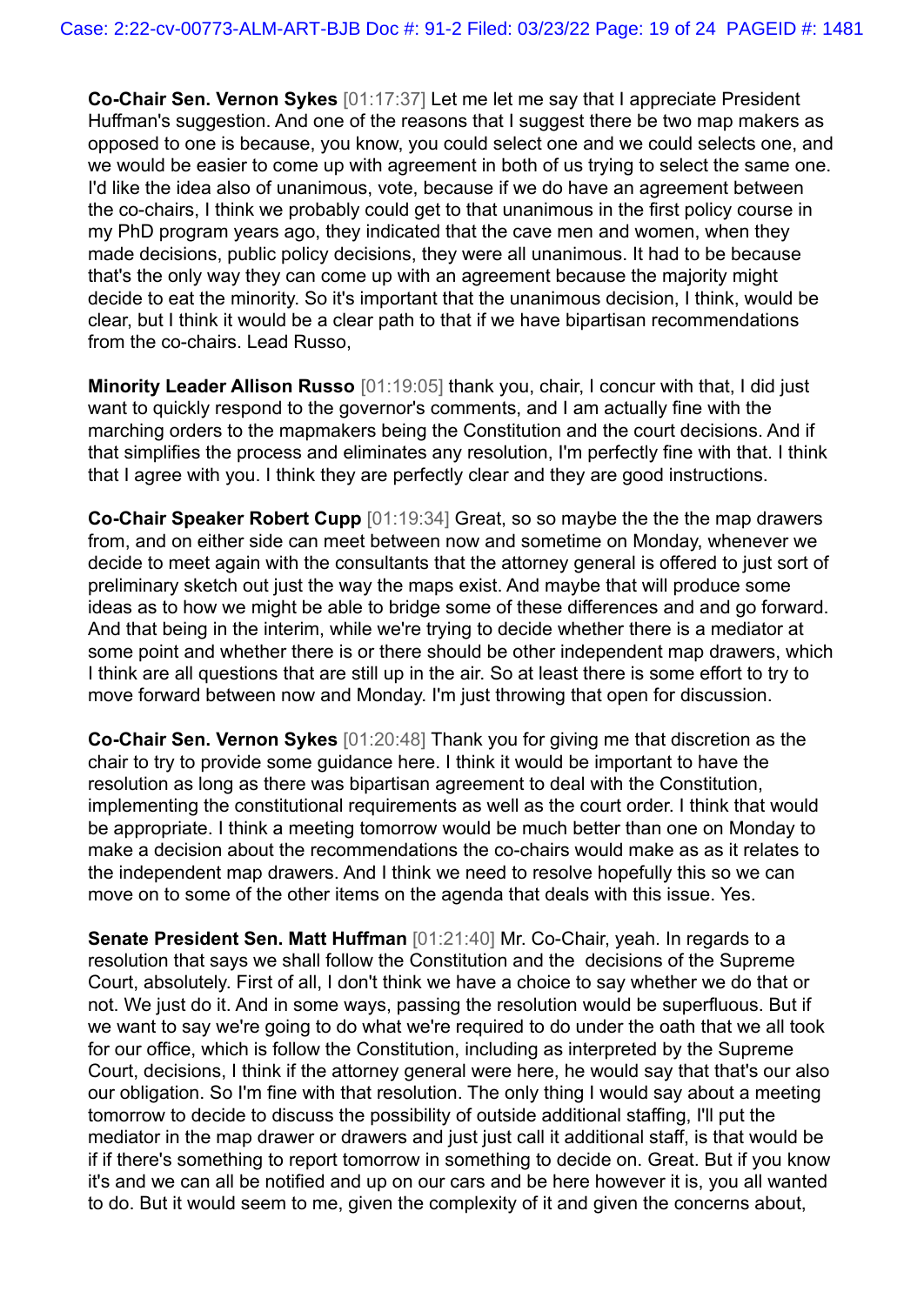first of all, you have to have, I don't know that there's several thousand map drawers around that are unemployed right now looking for something to do. But there might be. In finding someone that collectively the co-chairs would agree on or collectively the commission would agree on. In the next oh, 24 hours might not happen. If it does, we could meet tomorrow. If it doesn't, we could meet, you know, Monday morning or something.

**Governor Mike DeWine** [01:23:36] Mr. Chairman, maybe I misunderstood. I thought that we would pass a resolution giving the two co-chairs the authority to do this. I'm trying to keep this thing moving. I mean, we have confidence in you two. I think you've kind of we've outlined pretty much what you're going to do. I trust that you will be able to reach an agreement on that and do it. So I guess I would prefer giving you that authority today. And if there's a problem, you'll come back to us. But I don't know why that you know, the two of you are perfectly capable of doing this very well, and I think we have trust in you.

**Co-Chair Sen. Vernon Sykes** [01:24:33] LaRose,

**Secretary of State Frank LaRose** [01:24:34] Yeah. Be fine with the governor's suggestion. I think that the one thing that maybe we should add to that is some sort of a timeline. I think that if these folks are going to be hired, assuming they may not live in Ohio, they've got to get here, rent a hotel room, get to work. I mean, I think would be ideal if under that resolution, if the co-chairs could come to an agreement on who these two new independent map makers would be and then get them here and working by Monday morning.

**Governor Mike DeWine** [01:25:08] That would certainly be a goal.

**Co-Chair Speaker Robert Cupp** [01:25:10] Mr. Co-Chairman, would we be able to take a 15 minute recess?

**Co-Chair Sen. Vernon Sykes** [01:25:15] Yes. Are we now in recess for 10 minutes more or less. [Commission is in recess]

**Co-Chair Sen. Vernon Sykes** [01:25:29] [Commission reconvenes] Senator Huffman

**Senate President Sen. Matt Huffman** [01:25:30] Thank you, co-chair Sykes. So I have a motion, it's five parts to it, but I think it summarizes fairly what the discussions are and has an appropriate go forward plan over the next, oh, 72 hours or so here. So part one is that the, all staff currently hired and who might be hired in the future will be directed to follow the constitution of the State of Ohio and the decisions of the Ohio Supreme Court in the work that they're doing. That's part one, part two that the commission will schedule and as needed. Sunday evening, 7:00 p.m. Meeting to receive recommendations from the two chairs for two independent map makers and one mediator, if any. And the reason why I say as needed is if it's 4:30. And hopefully folks are going to dinner and doing other things, but they may not if we can find folks on Saturday night or Sunday morning and in time for that consideration to happen by tomorrow. That's why I'm suggesting later in the day, 7 p.m. Sunday evening. Third, that we schedule a not-as-needed, but actually schedule another meeting on Monday at 7 p.m. We will meet in person to discuss and hopefully decide on the mediator and the map makers and make that decision decision Monday night. I'm my motion doesn't say we have to make a decision Monday. It's aspirationally we're going to try to make a decision. And but we want to get together in person to talk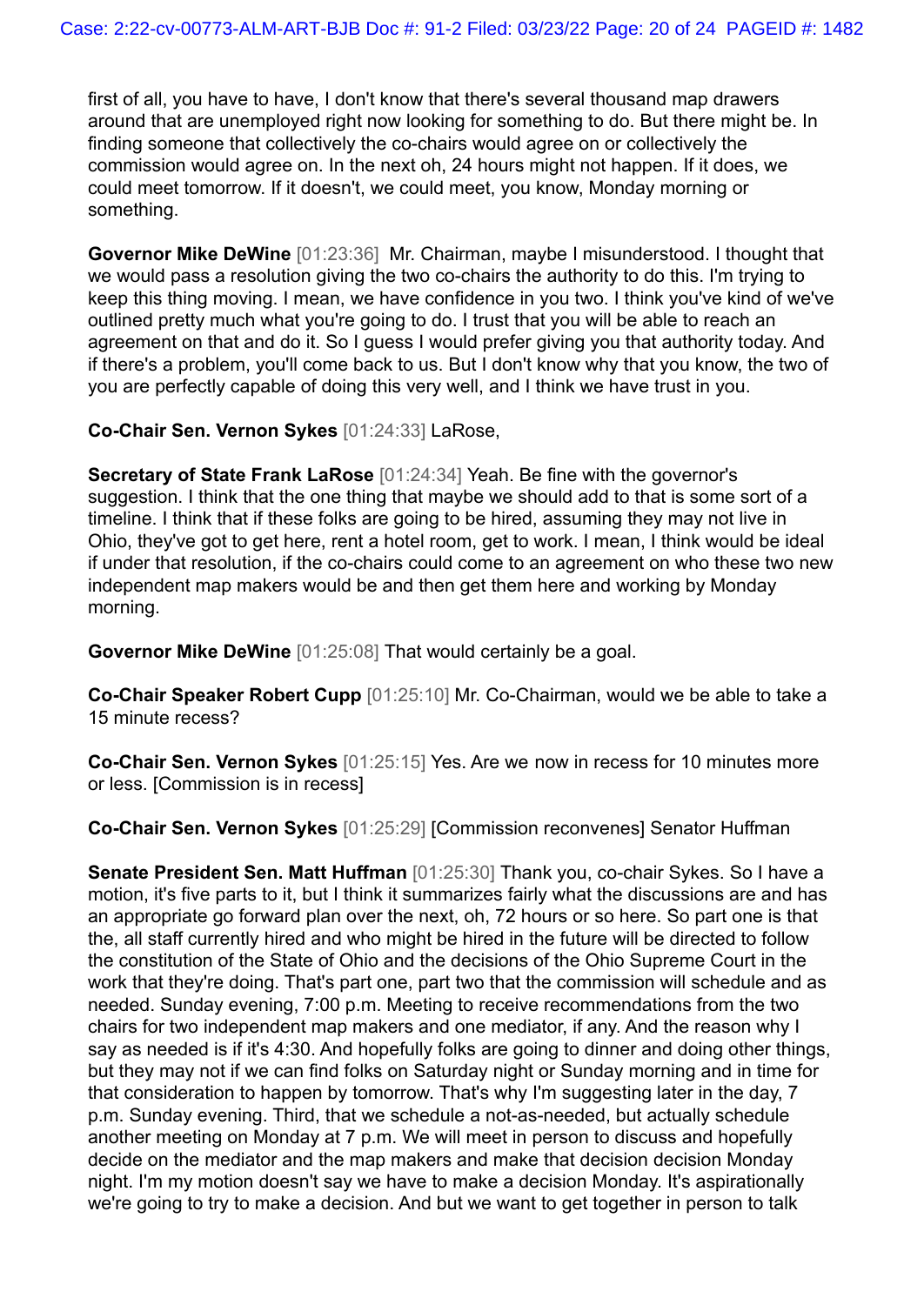about that. Consider recommendations. Number four, that in the interim, the four map makers which we the individuals we've been discussing here today, the employees or contractors of the various caucuses will begin meeting somewhere in the State House, perhaps either the majority or minority conference rooms in the Senate building, if wherever they would choose and begin discussing. How it is that they can work with these two independent map makers. And what are some of the sticking points, things like that? This is not, a these meetings over, again I don't know if that's possible today, but tomorrow and during the day on Monday would be to tee up what the complex issues are. And as Senator Fa- or Auditor Faber and others talk, some some areas are more complex than others. And but to begin framing that and finding areas of agreement, areas of disagreement so that that can be presented to the independent map makers and the mediator and Five that we schedule a meeting of the redistricting commission for Tuesday morning, which is April, excuse me, March 22nd at 9:00 a.m. to continue the work of the commission. And that's that's the extent of my motion, mr. Co-Chair

**Co-Chair Sen. Vernon Sykes** [01:29:13] is there a second for the motion?

**Co-Chair Speaker Robert Cupp** [01:29:16] second

**Co-Chair Sen. Vernon Sykes** [01:29:16] Discussion, one just clarification on the meeting tomorrow, 7:00 p.m., the purpose would be to announce or to actually approve.

**Senate President Sen. Matt Huffman** [01:29:29] Well, the purpose of the meeting as needed session of the commission tomorrow is to receive the recommendations of the if any of the commissioners for two mapmakers and one mediator. And we probably can decide then or at some point between now and then, if those those determinations for recommendations have not been made, that will determine whether the meeting is made. If there aren't recommendations to be made, obviously, but. And we can't approve it if the recommendations are accepted by by the commission. I hope I hope I was clear, I hope I answered your question.

**Co-Chair Sen. Vernon Sykes** [01:30:16] Yes. So we could be divided. In other words, you could come up with map makers and not the mediator.

**Co-Chair Sen. Vernon Sykes** [01:30:26] Yeah, that's correct. Or vice versa. Vice versa.

**Co-Chair Sen. Vernon Sykes** [01:30:28] Right? OK, any other questions on the motion? Auditor Faber

**Auditor of State Keith Faber** [01:30:37] I just have one maybe friendly amendment or suggestion you mentioned before from the majority majority and minority legislative staff. I would suggest that we expand that to seven. If the other commissioners have somebody on their staff, they'd like to participate in those meetings.

**Senate President Sen. Matt Huffman** [01:30:56] I don't have any. I don't have any objection to the proposed amendment, to my amendment.

**Minority Leader Allison Russo** [01:31:10] Another. Thank you. Can we say the commission, any commissioner staff that is appropriate? I understand that the statewide have staff members. I'll just point out again that the House Democrats are we only have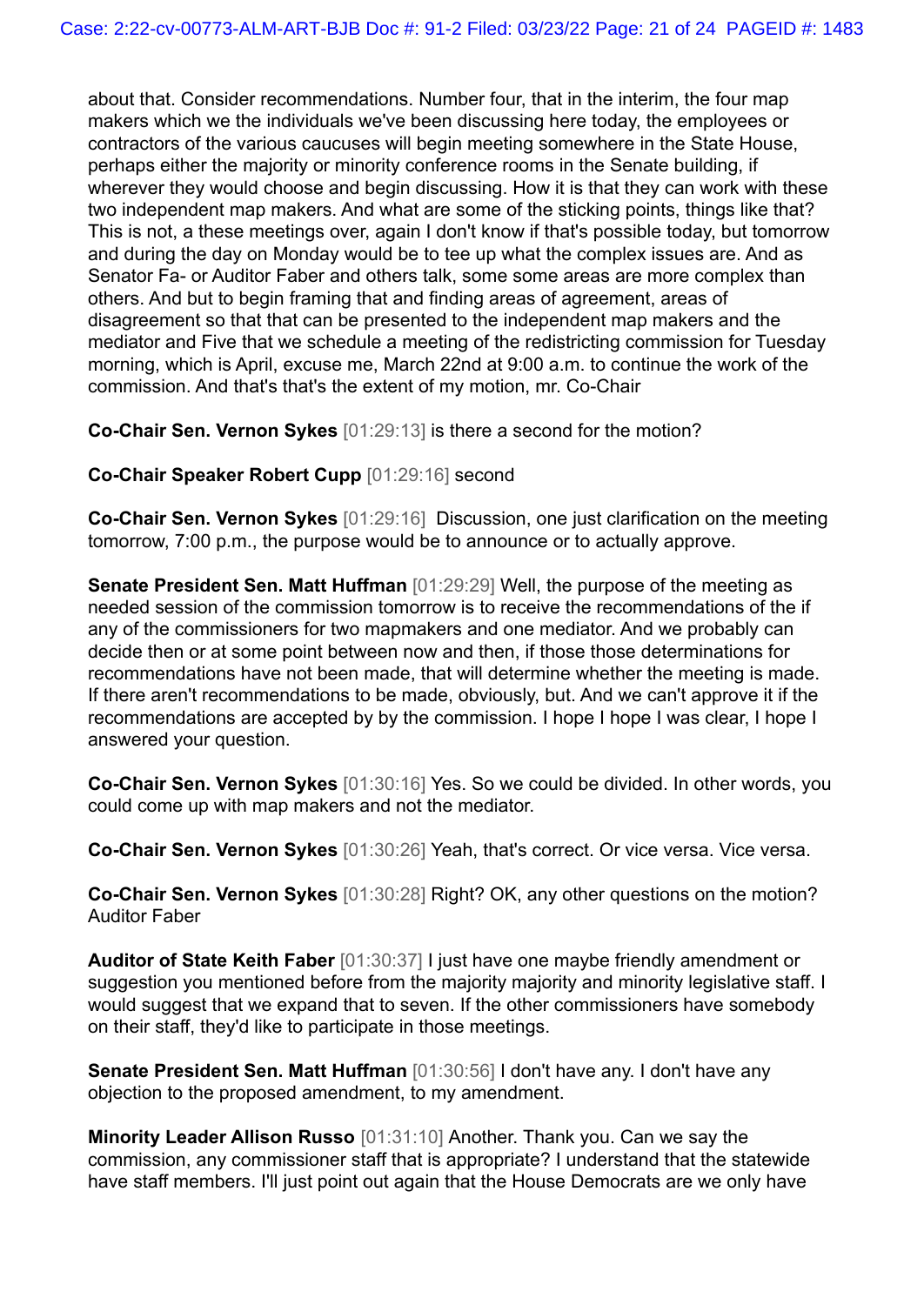the contractor available, so we do like to have a staff member or someone who's actually a staff of the caucus present.

**Co-Chair Sen. Vernon Sykes** [01:31:41] If I could make further clarification, how about the four mapmakers that we've designated already and one staff person from each of the commissioners? If the commissioner would be so inclined?

**Senate President Sen. Matt Huffman** [01:31:56] Yeah, that's that's fine with me.

**Co-Chair Sen. Vernon Sykes** [01:32:00] Right. Any other on readiness? All in favor of the motion to signify by saying, aye,.

**COMMISSIONERS** [01:32:08] Aye

**Co-Chair Sen. Vernon Sykes** [01:32:09] All of those opposed? so ordered. Is there other items to be bought before the commission today?

**Auditor of State Keith Faber** [01:32:26] Mr. Chairman, I would make a motion to amend Rule 3 specifically to allow the option of remote meetings. As most everybody in this room knows, the Legislature passed a statute allowing remote meetings, I believe we would be subject to that statute. That is a section that is being used widely across the state of Ohio. It has been well demonstrated that local governments, commissioners, cities and the like have used remote meetings effectively as long as the public has access to it. There are multiple means to give the public access to it, whether it's a phone call into an audio line or participation through a link at one of the many services. And this this rule essentially translates and follows the statute, I believe.

**Co-Chair Sen. Vernon Sykes** [01:33:25] I think there's been a copy of this rule had been circulated. One question I have, Commissioner Faber is would it be the same as saying that the attendance of any commission member could be virtual as opposed to making the total meeting a virtual meeting?

**Auditor of State Keith Faber** [01:33:51] I would certainly be open to that as an amendment to the amendment. And certainly if commissioners want to attend virtually and the technology is there, I think that's certainly appropriate. But I would again make my primary purpose for this is is to look and say as we start looking at maps in detail and we start going over those details, it's going to be much easier for, I think, the public and much easier for commissioners, particularly if we get into the point where we're debating various alternatives to see that on the computer screen in front of you. Then looking at the handouts that we pass out and maybe a poster board over on the side of the corner. The technology has adopted so much in this area, and I think most of us in our own lives and attending meetings, it's going to be easier. The other reality is if we're going to be adjusting our meeting schedule and we're going to be doing what we're doing for public to have real input, I know where video stream and live streamed here on the wonderful Ohio Channel. But it's just as easy to have that input electronically and frankly, the Ohio Channel's probably the methodology that's going to be used for the electronic meetings if it's here in virtual component. I would imagine. But that technology is beyond my expertize.

**Co-Chair Sen. Vernon Sykes** [01:35:08] Second question, would this be optional and then to call of the chair?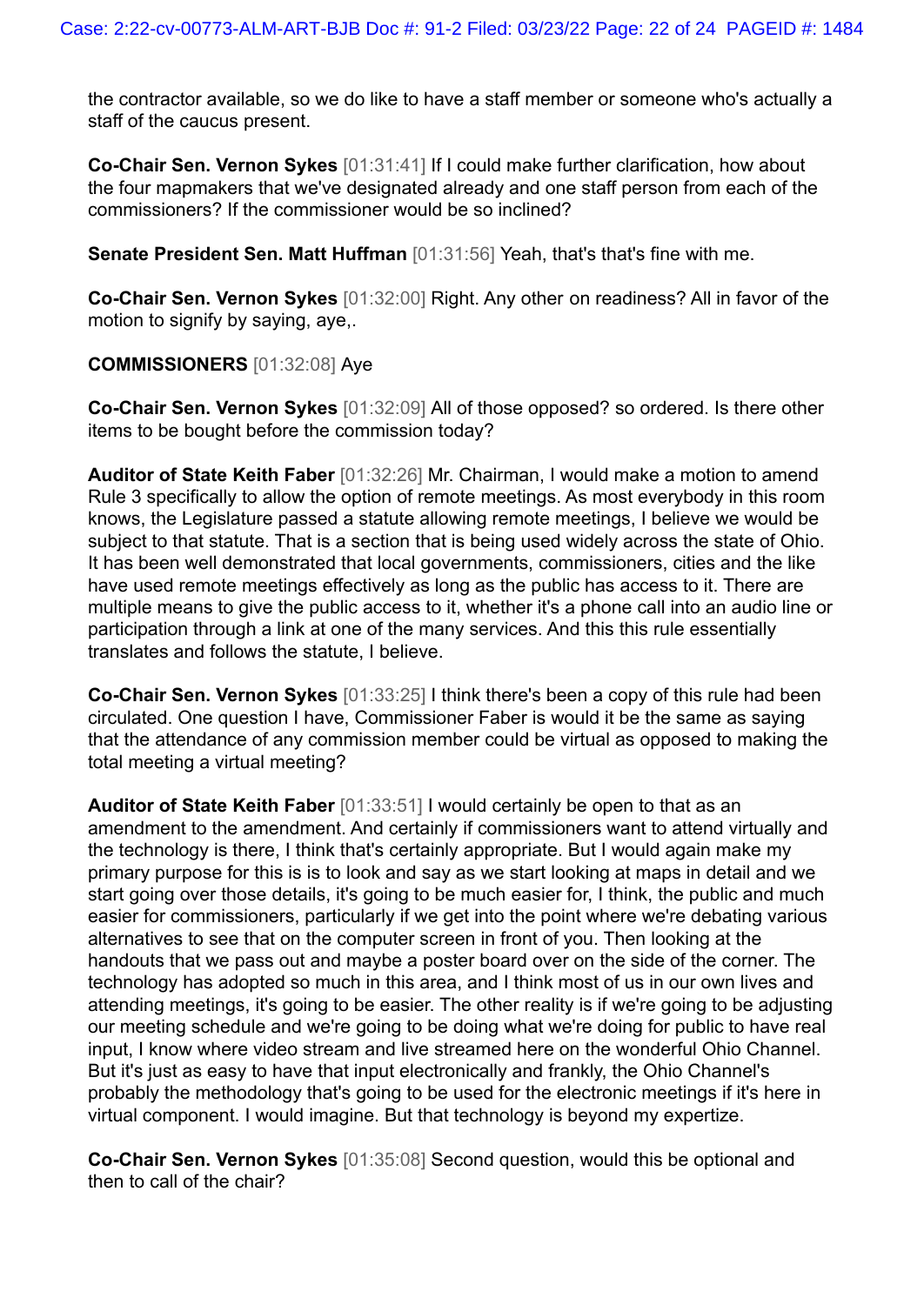**Auditor of State Keith Faber** [01:35:15] Certainly, Mr. Chair, I would anticipate that a complete virtual meeting would be at the call the chairs of the people who are calling the meeting because we have an alternative meeting calling procedure. I would think that certainly three members could call for a virtual meeting versus an in-person meeting. But I would think that that would certainly the way we anticipated and drafted this, it would be up to the call the chairs to be totally virtual.

**Co-Chair Sen. Vernon Sykes** [01:35:38] Could we stand at ease just a minute to allow the review of the proposed amendment? [Commission is at ease]

**Co-Chair Sen. Vernon Sykes** [01:37:13] [Commission reconvenes] Are there any additional questions or comments?

**Co-Chair Speaker Robert Cupp** [01:37:16] Mr. Chairman, I have a question. I don't have an objection to members participating virtually. If if we can be set up, I don't know if any. If you've, you know, we've asked anybody here whether they can do that and how it's done. And the question would be is is this looking for member participation virtually or is this public public participation as well? I would just add that the Ohio House has not done virtual meetings, so this is not something that we necessarily know right away. How to how to set up but in terms of a member participating, if we can set technology up for it, I don't have any objection to that.

**Auditor of State Keith Faber** [01:38:09] I mean, the short answer, from my perspective, is both. And again, I don't think this is necessarily something that, look, we don't have to decide on this now. We can certainly send it to OGT and ask how we would participate in how we would do this and consider this Monday, Tuesday or Wednesday. But I do think it is something that we should candidly be talking about. We should be doing. It is being done across the state, so I know it can be done. The public participation side is a little more difficult and most of them, my understanding is is that public participation is more in a passive viewing basis, kind of like, OGT. And if you're going to alot of testimony, you have an open ability to open that up like you do on a Zoom call or a WebEx or another other platform. We have a participation model that we've used in the auditor's office. I believe it's through WebEx where we've had meetings as many as thousand participants and you have the ability to take questions and have dialog. So I know it's doable. I know our technology that we have in the office does it, I can't imagine that OGT and or your people over here don't have that capacity, but it is something that is available. But I don't disagree. The nuances of the implementations a different question than allowing it to happen. Certainly, member participation is a little easier if you have the ability through a phone line or through a a laptop to have somebody participating virtually. It's one thing. The problem is is that you have to be able to transcribe and hear that through whatever you're putting out to the public.

**Co-Chair Speaker Robert Cupp** [01:39:43] Yeah. So if a member is not sitting here in the end and we all have to figure out some way of being able for the rest of us to see that member and that member to see us, and that's that's the only, you know, concern I have is maybe time to work that out. I do know when we had public hearings back in August or maybe a little later than that, we did have a remote, before for public participation, part of the public hearing. So that part was actually a little easier to do. And what this is, but we can certainly if if you want to hold it so we can see, you know, how we can do that. I don't have an objection to doing it.